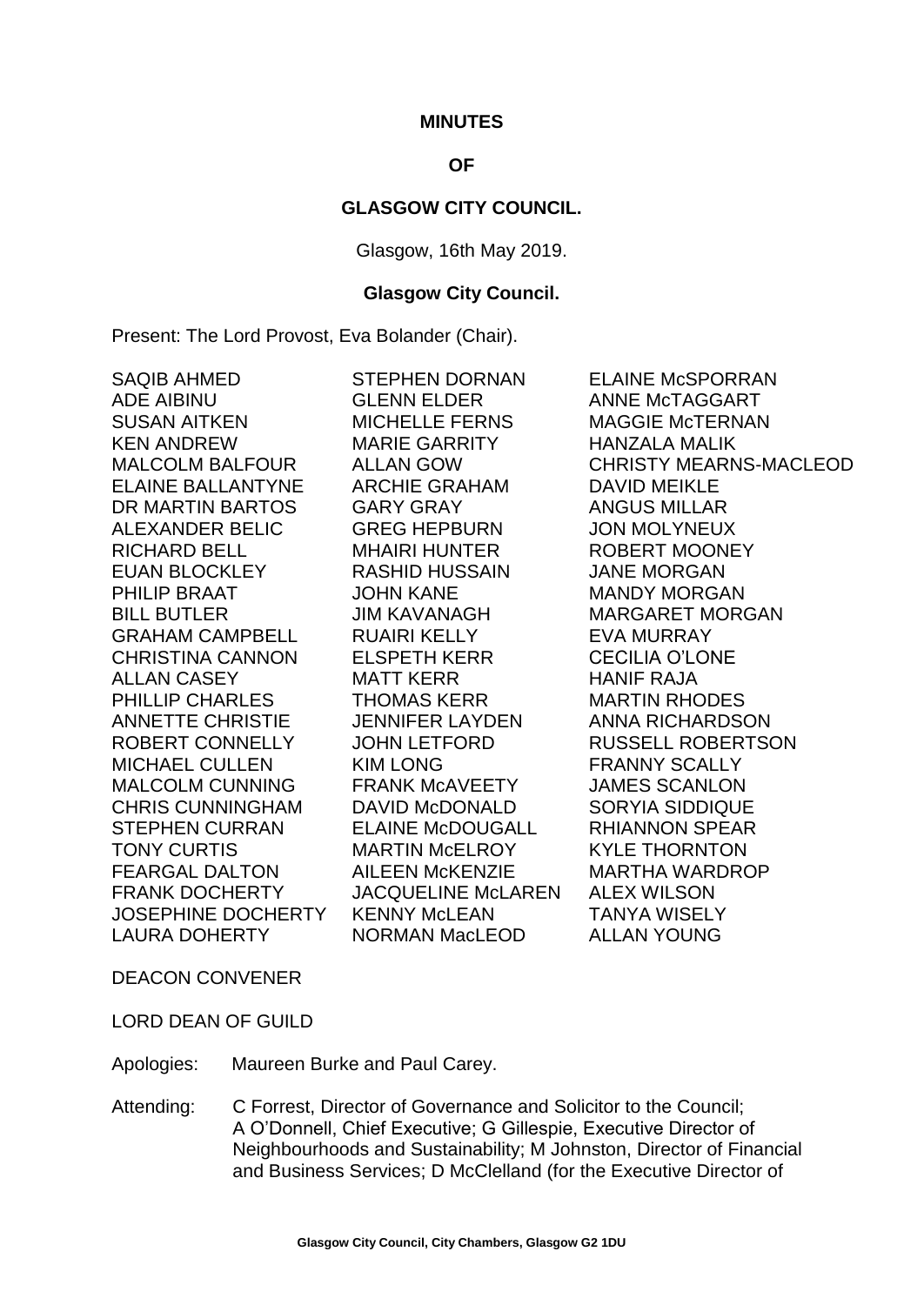Education Services); and D Williams, Chief Officer, Glasgow City Health and Social Care Partnership.

### **Worldwide fatalities.**

**1** The Lord Provost referred to the recent loss of life in Christchurch, New Zealand, Sri Lanka and countries worldwide that had suffered from atrocities and extended the House's condolences to those families who had suffered loss.

The House stood in silence as a mark of respect.

# **Lord Dean of Guild – Welcome.**

**2** The Lord Provost welcomed to the House, Mr Alasdair Ronald, who had been elected as Lord Dean of Guild for the ensuing year, and expressed the hope that he would enjoy the ancient association of this House with the Merchants House of Glasgow during his term of office. Mr Ronald replied in suitable terms.

#### **Minutes approved.**

**3** The minutes of the Council meeting of 4th April 2019 (Print 1, pages 1 to 11) were submitted and approved.

# **Minutes of committees submitted and approved.**

- **4** The minutes of the undernoted committees were submitted and approved:-
- (1) Planning Applications Committee of 9th and 23rd April 2019 (Print 1, pages 12 to 13);
- (2) Scrutiny Committees:-
	- (a) Finance and Audit of 10th April 2019 (Print 1, pages 14 to 15); and
	- (b) Operational Performance and Delivery of 27th March and 24th April 2019 (Print 1, pages 16 to 18);
- (3) Public Processions Committee of 16th and 24th April 2019 (Print 1, pages 19 to 20);
- (4) City Policy Committees:-
	- (a) General Purposes of 16th April 2019 (Print 1, pages 21 to 22);
	- (b) Wellbeing, Empowerment, Community and Citizen Engagement of 18th April 2019 (Print 1, pages 23 to 25);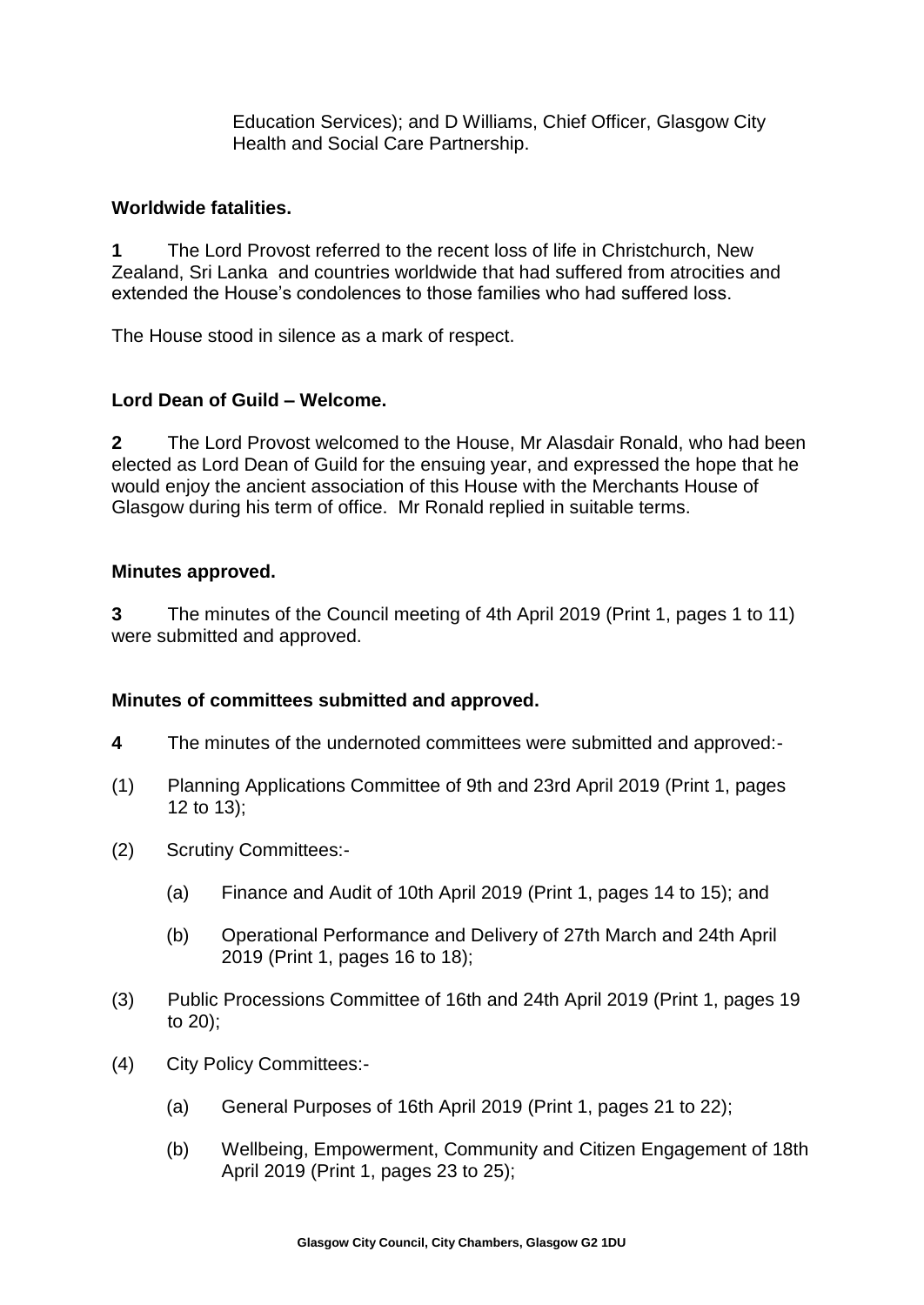- (c) Neighbourhoods, Housing and Public Realm of 23rd April 2019 (Print 1, pages 26 to 29);
- (d) Education, Skills and Early Years of 25th April 2019 (Print 1, pages 30 to 32); and
- (d) Environment, Sustainability and Carbon Reduction of 30th April 2019 (Print 1, pages 33 to 35);
- (6) Planning Local Review Committee of 2nd, 16th and 30th April 2019 (Print 1, pages 36 to 37);
- (7) Personnel Appeals Committee of 26th March and 2nd, 17th and 30th April 2019 (Print 1, pages 38 to 39);
- (8) Licensing and Regulatory Committee of 27th and 28th March and 10th, 11th, 17th, 24th and 25th April and 1st May 2019 (Print 1, pages 40 to 62);
- (9) Contracts and Property Committee of 11th April and 2nd May 2019 (Print 1, pages 63 to 67); and
- (10) City Administration Committee of 4th and 18th April 2019 (Print 1, pages 68 to 74).

# **Revised conference and travel approval arrangements approved.**

**5** There was submitted a report by Councillor Letford, Council Business Manager and City Convener for Democratic Renewal, seeking approval to amend the approval arrangements for elected members' travel and/or attendance at conferences etc, advising that

- (1) at the meeting of the Business Bureau on 2nd April 2019, it was unanimously agreed to recommend approval of amended approval arrangements for elected members' travel and/or attendance at conferences etc;
- (2) it was proposed that the cost limit by which approval of conference attendance in the UK could be given by the Chief Executive, in consultation with the Council Business Manager, be increased to £800 per person to take account of the rising costs as well as enabling conferences to be booked more timeously, which could increase cost effectiveness;
- (3) it was also proposed that the Chief Executive, in consultation with the Council Business Manager, be authorised to approve international travel up to a maximum cost of £1,000 per person;
- (4) it was planned that a list of conference attendances and/or international travel approved in this way would be submitted to the Operational Performance and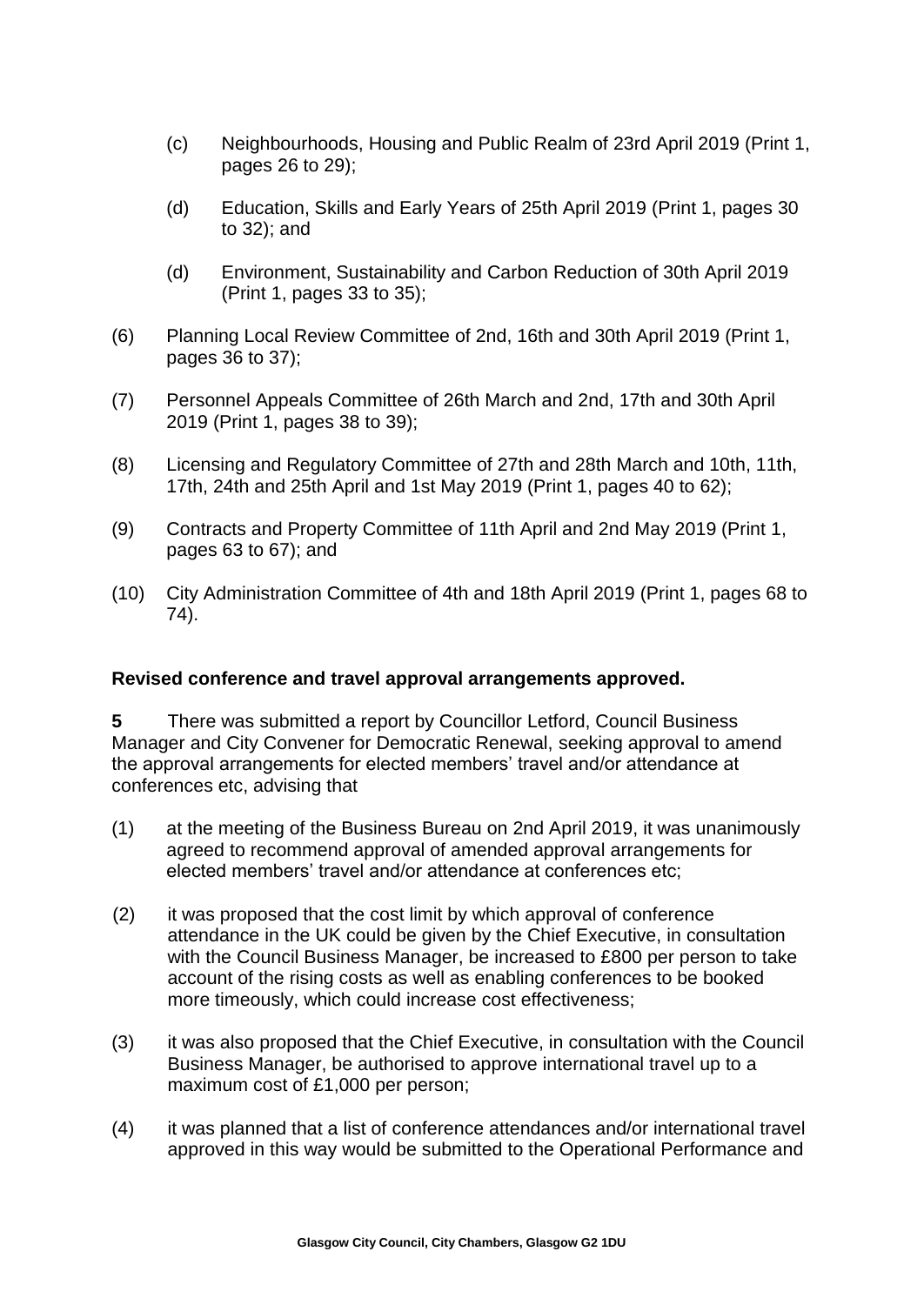Delivery Scrutiny Committee on a quarterly basis, as was currently the case for conference attendances; and

(5) any conferences and/or international travel outwith these limits would continue to be submitted to the City Administration Committee for approval.

After consideration, the Council approved the amended approval arrangements for elected members' attendance at conferences and international travel and the consequential amendments to the Scheme of Delegated Functions.

# **Members' remuneration arrangements approved, after division.**

**6** With reference to the minutes of 18th May 2017 (Print 1, page 9) when it had been agreed to approve the salaries of senior councillors from May 2017, there was submitted a report by Councillor Letford, Council Business Manager and City Convener for Democratic Renewal, seeking approval for amendments to the structure and remuneration for certain senior councillor posts as well as taking account of the 2.8% increase in the budget for remuneration for 2019/20.

Councillor Letford, seconded by Councillor Aitken, moved that the Council approve the following proposals

- (1) that the Depute Leader of the Council and City Convener for Communities be renamed as Depute Leader and City Convener for Culture, Vibrancy and International Co-operation;
- (2) that the remuneration for the Depute Leader of the Council and Council Business Manager and City Convener for Democratic Renewal be set at £38,500;
- (3) that the remuneration for the remaining City Convener posts be set at £33,000, with the exception of the City Convener for Health and Social Care Integration which should be set at £25,122;
- (4) that all Depute City Convener posts be deleted and replaced with the Conveners of the City Policy Committees and the Convener of the Contracts and Property Committee, with the remuneration for these posts being set at £25,122;
- (5) that the City Convener for Equalities and Human Rights be renamed as City Convener for Community Empowerment, Equalities and Human Rights;
- (6) that the remuneration for the posts of Depute Leader of the Opposition and Business Manager for the Opposition be removed;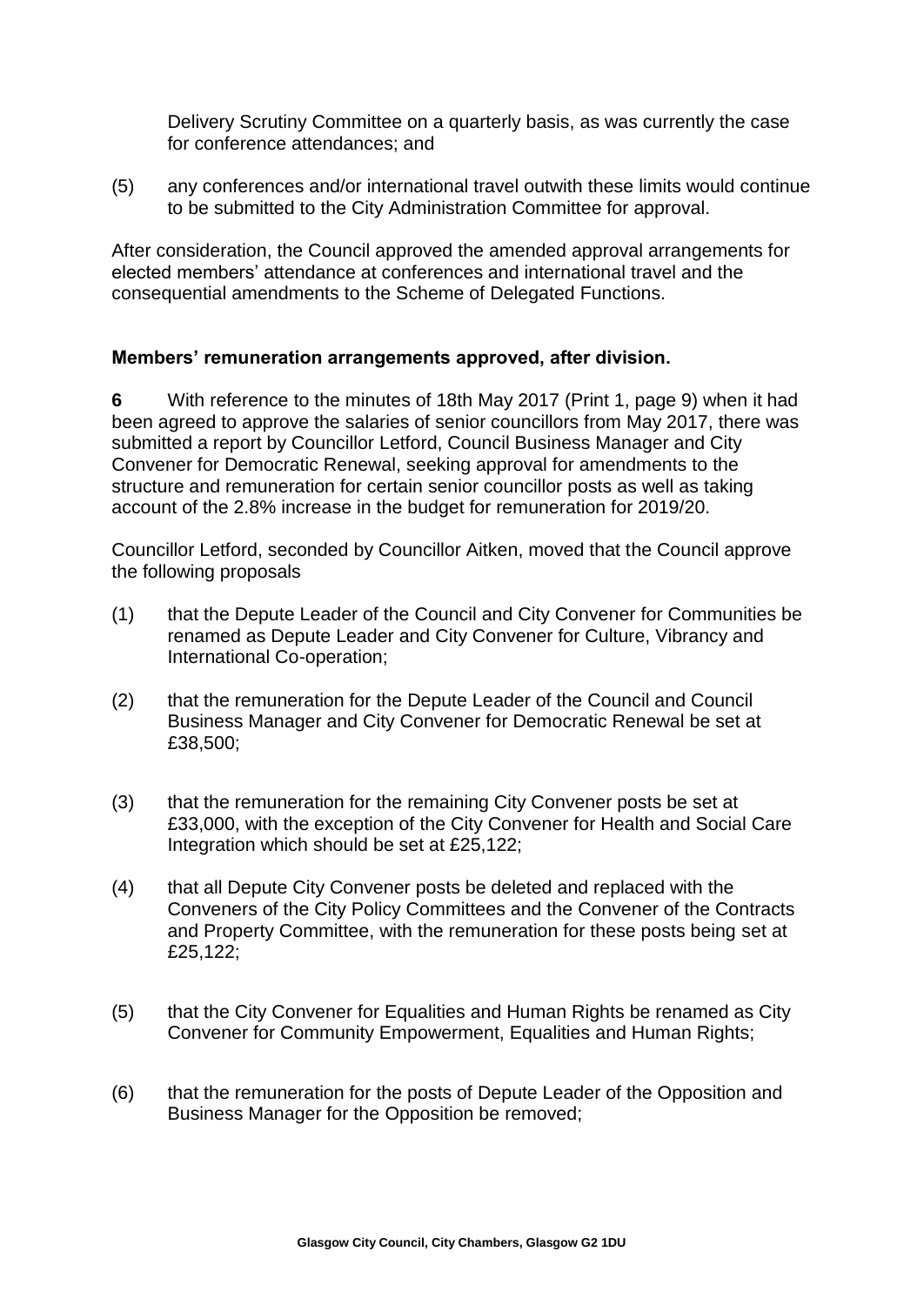- (7) to create the posts of Leader of the Opposition (Conservative Group) and Leader of the Opposition (Green Group), with the remuneration for those posts together with the Leader of the Majority Opposition (Labour Group) being set at £25,122;
- (8) to remunerate the positions of Convener of the Finance and Audit Scrutiny Committee and Convener of the Operational Performance and Delivery Scrutiny Committee at £25,122 each; and
- (9) to set remuneration for the post of Deputy Lord Provost at £29,421 and the posts of Convener of the Licensing and Regulatory Committee, Chair of the Licensing Board and Convener of the Planning Applications Committee at £25,122 each.

Councillor Butler, seconded by Councillor McAveety, moved as an amendment that the Council approve the proposals, with the exception of

- (a) the remuneration for the Depute Leader of the Council and the Council Business Manager and City Convener for Democratic Renewal, which should be set at £39,232;
- (b) the remuneration for the remaining City Convener posts, which should be set at £33,496, with the exception of the City Convener for Health and Social Care Integration, which should be set at £25,122;
- (c) the remuneration of Conveners of City Policy Committees, Scrutiny Committees and the Contracts and Property Committee, which should be set at £23,675; and
- (d) the remuneration of the Leader of the Opposition (Labour Group), which should be set at £29,421.

On a vote being taken electronically, 38 members voted for the amendment and 44 for the motion, which was accordingly declared to be carried, with the approved salaries of senior councillors being detailed in the appendix to these minutes.

# **Changes to committees approved etc.**

- **7** The Council
- (1) approved the following changes to committee:

*Committee etc Appointment*

Appointment of Senior Officers Revised membership:-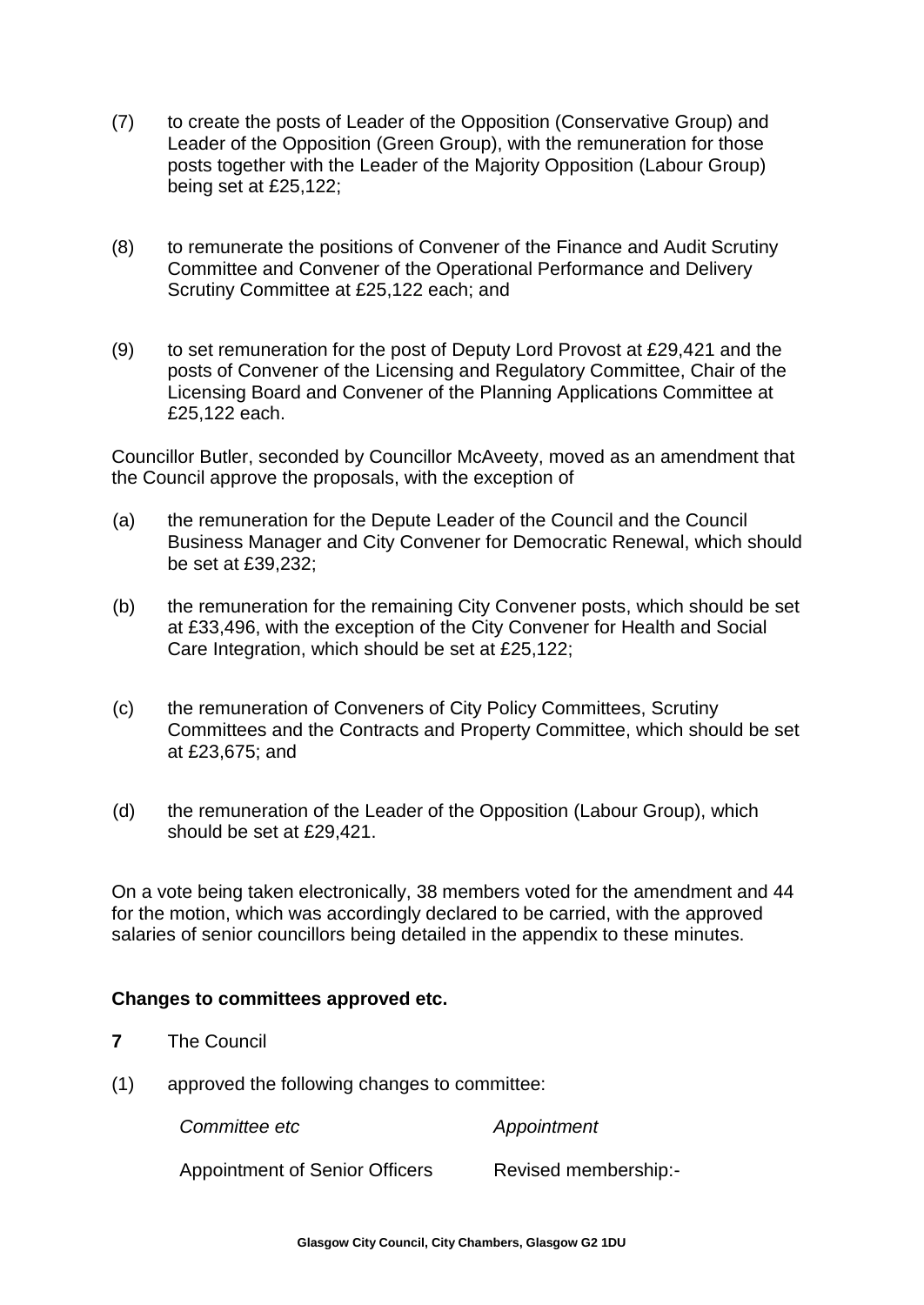| Committee                                                                                        | Leader of the Council (Susan Aitken)<br><b>City Treasurer (Allan Gow)</b><br><b>City Convener for Workforce (Michelle</b><br>Ferns)<br>Leader of the Opposition (Frank<br>McAveety)<br>1 other majority opposition member<br>(Marie Garrity)<br>1 Conservative Group nominee<br>(Thomas Kerr)<br>1 Green Group nominee (Martha<br>Wardrop),<br>with provision for substitutes |
|--------------------------------------------------------------------------------------------------|-------------------------------------------------------------------------------------------------------------------------------------------------------------------------------------------------------------------------------------------------------------------------------------------------------------------------------------------------------------------------------|
| Champions Board for Children and<br><b>Young People</b>                                          | Remove Thomas Kerr and appoint<br><b>Euan Blockley</b>                                                                                                                                                                                                                                                                                                                        |
| <b>City Administration Committee</b>                                                             | Remove Robert Connelly as substitute<br>and appoint Euan Blockley as<br>substitute                                                                                                                                                                                                                                                                                            |
| <b>Contracts and Property Committee</b>                                                          | Remove Glenn Elder and Appoint John<br>Letford                                                                                                                                                                                                                                                                                                                                |
| <b>Education, Skills and Early Years</b><br><b>City Policy Committee</b>                         | Remove Feargal Dalton and appoint<br>Susan Aitken                                                                                                                                                                                                                                                                                                                             |
| Environment, Sustainability and<br><b>Carbon Reduction City Policy</b><br>Committee              | Remove Robert Connelly and Franny<br>Scally and appoint Angus Millar<br>(Convener) and Kyle Thornton.                                                                                                                                                                                                                                                                         |
| <b>General Purposes City Policy</b><br>Committee                                                 | Remove Kyle Thornton and appoint<br><b>Ade Aibinu</b>                                                                                                                                                                                                                                                                                                                         |
| <b>Local Licensing Forum</b>                                                                     | Appoint Mr Brian McNelis, Greater<br><b>Glasgow Hotels Association</b>                                                                                                                                                                                                                                                                                                        |
| Neighbourhoods, Housing and<br><b>Public Realm City Policy Committee</b>                         | Appoint Greg Hepburn as Convener in<br>place of Elaine McSporran                                                                                                                                                                                                                                                                                                              |
| <b>Strathclyde Pension Fund</b><br>Committee                                                     | Remove Euan Blockley, appoint David<br>Meikle and appoint Ruairi Kelly as Vice<br>Convener                                                                                                                                                                                                                                                                                    |
| Wellbeing, Empowerment,<br><b>Community and City Engagement</b><br><b>City Policy Engagement</b> | <b>Remove Russell Robertson and</b><br>appoint David McDonald                                                                                                                                                                                                                                                                                                                 |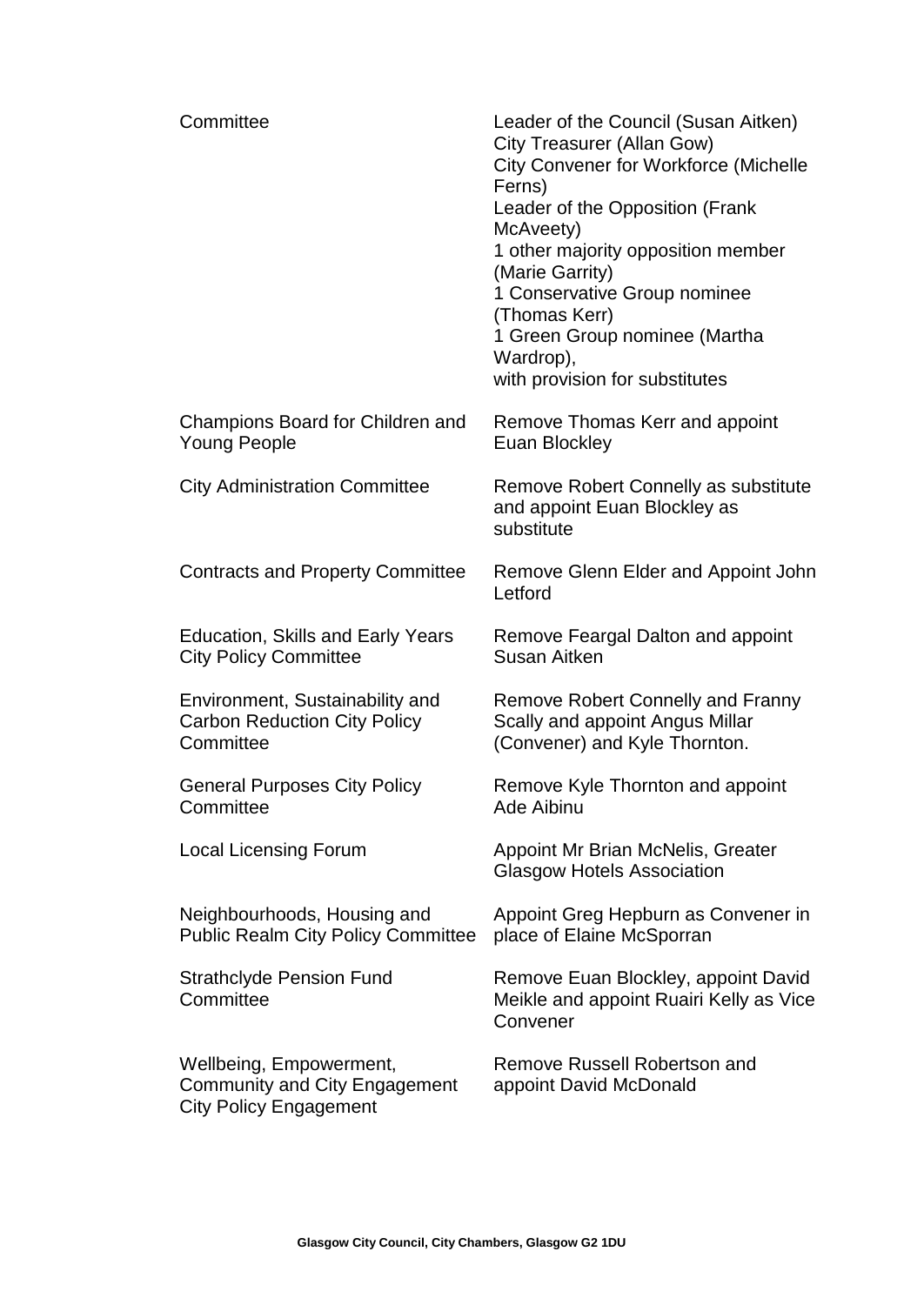(2) agreed that proposed changes to membership of the Planning Applications Committee be referred in the first instance to the Business Bureau for discussion at its next meeting.

# **Representation on outside bodies approved.**

**8** The Council approved the following changes to its representation on outside bodies:-

| Organisation                                            | Change                                                                                       |
|---------------------------------------------------------|----------------------------------------------------------------------------------------------|
| City Parking (Glasgow) LLP                              | Appoint Elaine McSporran as Chair in<br>place of Alex Wilson                                 |
| <b>COSLA Convention</b>                                 | Remove David Meikle and appoint<br><b>Thomas Kerr</b>                                        |
| <b>COSLA Community Wellbeing Policy</b><br><b>Board</b> | Remove Russell Robertson as<br>substitute and appoint David McDonald<br>as substitute        |
| <b>Glasgow City Integration Joint Board</b>             | Remove Ade Aibinu and appoint Tony<br>Curtis and and appoint Michelle Ferns<br>as substitute |
| <b>Glasgow Life (Culture and Sport</b><br>Glasgow)      | Remove Annette Christie and appoint<br><b>Franny Scally</b>                                  |
| Linn Area Partnership                                   | Appoint Margaret Morgan as Chair in<br>place of Glenn Elder                                  |
| Safe Glasgow Group                                      | Appoint Franny Scally as Chair in place<br>of Glenn Elder                                    |
| <b>SEEMIS LLP</b>                                       | Appoint Chris Cunningham and Mr<br>David McClelland, Education Services                      |

# **Correspondence - Letters from Roseanna Cunningham MSP and Michael Matheson MSP noted.**

**9** With reference to the minutes of 1st November 2018 (Print 1, pages 8 and 10) approving the terms of motions in respect of littering and a 20mph speed limit, there were submitted letters from Roseanna Cunningham MSP and Michael Matheson MSP in response to those motions.

**Questions.**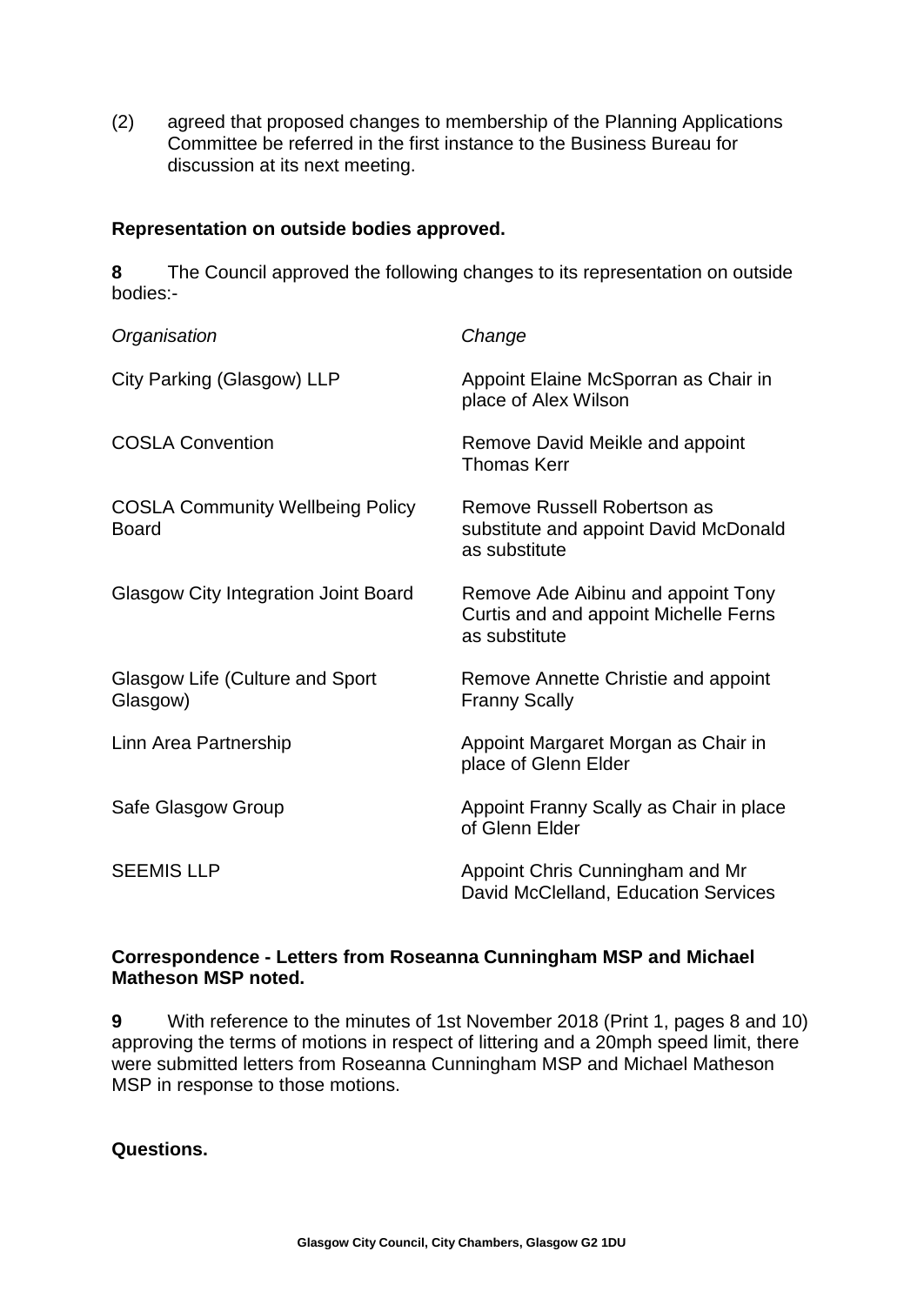**10** Answers to the following questions, of which notice had been given under Standing Order No 11, were given as undernoted:-

| Question                            | Questioner                                                                                                                                                                                                                                                                                                            | Answered by                                                                                                                            |
|-------------------------------------|-----------------------------------------------------------------------------------------------------------------------------------------------------------------------------------------------------------------------------------------------------------------------------------------------------------------------|----------------------------------------------------------------------------------------------------------------------------------------|
| Councillor<br><b>Frank McAveety</b> | "To ask the Leader of the Council if<br>they agree with comments attributed<br>to the Glasgow SNP that prompting<br>members of their own party to share<br>images from 2015 on twitter as 'just a<br>joke'?"                                                                                                          | <b>Councillor Susan</b><br>Aitken, Leader of the<br><b>Council and City</b><br><b>Convener for Inclusive</b><br><b>Economic Growth</b> |
| Councillor<br><b>Archie Graham</b>  | "To ask the Leader of the Council<br>whether the Glasgow Airport Access<br>proposal contained within the<br><b>Connectivity Commission report will</b><br>be taken forward in the development<br>of a revised Outline Business<br>Case?"                                                                              | <b>Councillor Susan</b><br>Aitken, Leader of the<br><b>Council and City</b><br><b>Convener for Inclusive</b><br><b>Economic Growth</b> |
| <b>Councillor Matt</b><br>Kerr      | "To ask the City Convener for Health<br>and Social Care Integration the<br>number of community care needs<br>assessments carried out for asylum<br>seekers in Glasgow in the last 12<br>months?"                                                                                                                      | <b>Councillor Mhairi</b><br>Hunter, City Convener<br>for Health and Social<br>Care Integration                                         |
| <b>Councillor Jane</b><br>Morgan    | "To ask the Leader of the Council to<br>update the chamber on any<br>conversations with the Scottish<br>Government following the publication<br>of the Connectivity Commission<br>report?"                                                                                                                            | <b>Councillor Susan</b><br>Aitken, Leader of the<br><b>Council and City</b><br><b>Convener for Inclusive</b><br><b>Economic Growth</b> |
| Councillor<br><b>Thomas Kerr</b>    | "To ask the Leader of the Council for<br>her response to recent events which<br>has seen the administration lose 2<br>Councillors and become even more<br>of a minority administration?"                                                                                                                              | <b>Councillor Susan</b><br>Aitken, Leader of the<br>Council and City<br><b>Convener for Inclusive</b><br><b>Economic Growth</b>        |
| <b>Councillor Tony</b><br>Curtis    | "To ask the City Convener for Health<br>and Social Care Integration with<br>almost two thirds of people in<br>Glasgow being overweight, and a<br>quarter of the people of Glasgow<br>being classed as obese, what is the<br>city administration doing to reduce<br>the precursors to, and prevalence of,<br>obesity?" | <b>Councillor Mhairi</b><br>Hunter, City Convener<br>for Health and Social<br>Care Integration                                         |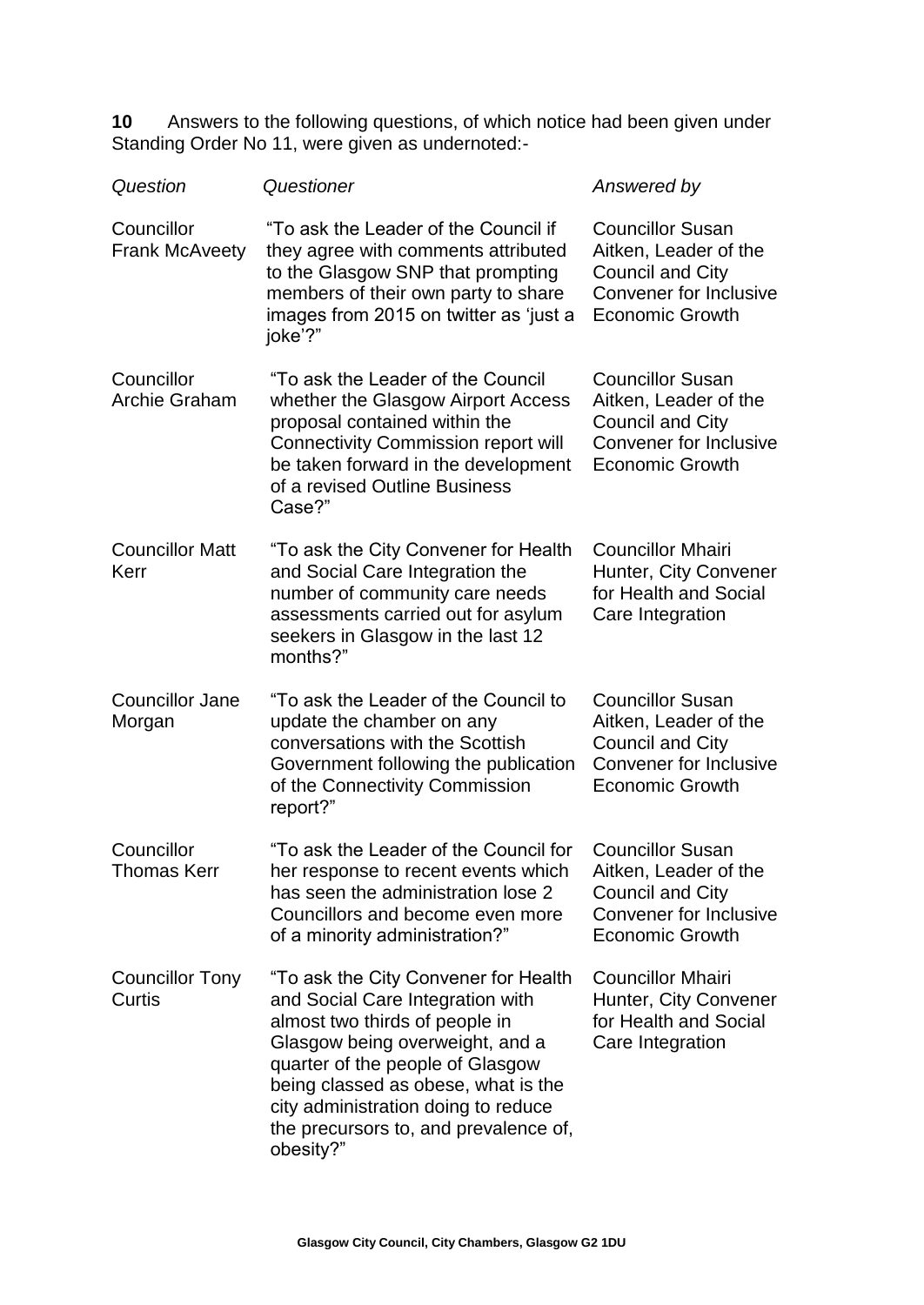| Councillor<br><b>Tanya Wisely</b>         | "In light of Scottish Government's<br>Declaration of a Climate Emergency,<br>will the Leader of the Council now<br>support Green Councillors' call of<br>February 2019 to put in place a<br>£10.5 million budget to establish a<br>Climate Emergency Fund in the<br>current financial year?" | <b>Councillor Susan</b><br>Aitken, Leader of the<br><b>Council and City</b><br><b>Convener for Inclusive</b><br><b>Economic Growth</b> |
|-------------------------------------------|----------------------------------------------------------------------------------------------------------------------------------------------------------------------------------------------------------------------------------------------------------------------------------------------|----------------------------------------------------------------------------------------------------------------------------------------|
| <b>Councillor Kim</b><br>Long             | "To ask the City Convener for<br>Equalities to update the chamber on<br>the first meeting and future plans for<br>the new Asylum Strategic Forum?"                                                                                                                                           | <b>Councillor Jennifer</b><br>Layden, City Convener<br>for Equalities and<br>Human Rights                                              |
| Councillor<br>Tanya Wisely                | "To ask the relevant City Convener<br>what engagement did the Council<br>have with the Scottish Government's<br>interim review of Regional<br>Improvement Collaboratives?"                                                                                                                   | <b>Councillor Chris</b><br>Cunningham, City<br>Convener for<br>Education, Skills and<br><b>Early Years</b>                             |
| <b>Councillor Euan</b><br><b>Blockley</b> | "Does the Leader of the Council<br>agree with me that Sectarianism has<br>no place in public office and that<br>those that seek to represent this<br>Council at a senior level should be<br>careful with what they post online?"                                                             | <b>Councillor Susan</b><br>Aitken, Leader of the<br><b>Council and City</b><br><b>Convener for Inclusive</b><br><b>Economic Growth</b> |
| Councillor<br>Mandy Morgan                | "To ask the City Convener for<br>Neighbourhoods, Housing and<br>Public Realm what progress the<br>Council is making on its commitment<br>to deliver new affordable homes?"                                                                                                                   | <b>Councillor Kenny</b><br>McLean, City<br>Convener for<br>Neighbourhoods,<br><b>Housing and Public</b><br>Realm                       |
| <b>Bailie Soryia</b><br>Siddique          | "To ask the City Convener for<br>Education, Skills and Early Years to<br>update the chamber on the<br>governance arrangements in place<br>to ensure that schools are able to<br>maximise their use of Pupil Equity<br>Funding."                                                              | <b>Councillor Chris</b><br>Cunningham, City<br>Convener for<br>Education, Skills and<br><b>Early Years</b>                             |
| Councillor<br><b>Alexander Belic</b>      | "Will the Leader of the Council join<br>me in congratulating the Al-Farooq<br>mosque in my ward which has just<br>won Scottish Mosque of the Year?"                                                                                                                                          | <b>Councillor Susan</b><br>Aitken, Leader of the<br><b>Council and City</b><br><b>Convener for Inclusive</b><br><b>Economic Growth</b> |
| <b>Bailie</b><br>Josephine<br>Docherty    | "Does the Leader agree that the<br>Centenary of the 1919 "Battle of<br>George Square" is an important part                                                                                                                                                                                   | <b>Councillor Susan</b><br>Aitken, Leader of the<br><b>Council and City</b>                                                            |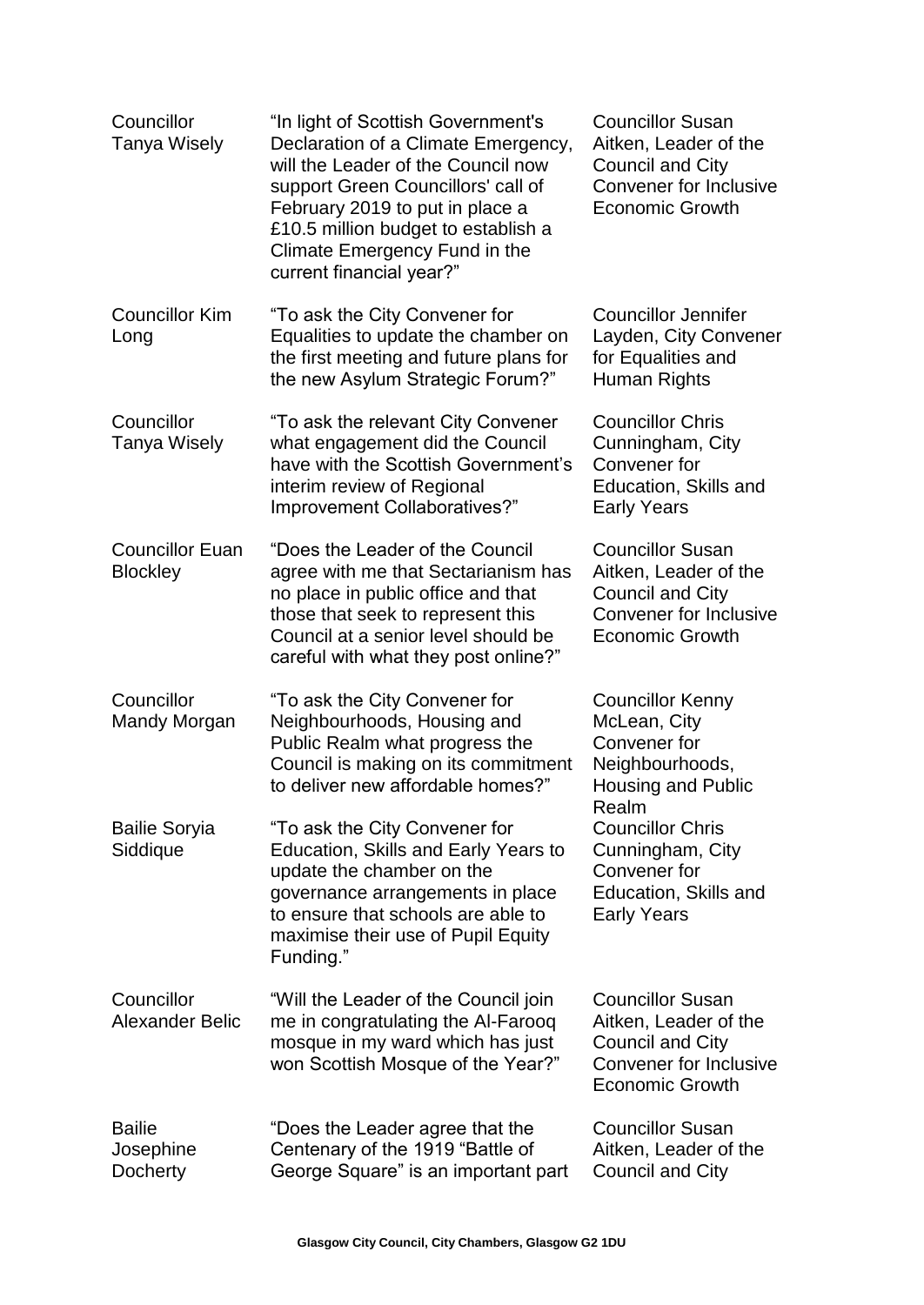of the people of Glasgow's heritage, and that it is right one of the main activists, John Maclean, was celebrated at this year's May Day rally?"

Convener for Inclusive Economic Growth

### **Suspension of Standing Order No 5(12) agreed.**

**11** The Council agreed to suspend the provisions of Standing Order No 5 (12) and that the House would not adjourn until the notice of motion at item 9(d) on the agenda had been dealt with.

#### **Climate emergency – Motion, as adjusted, approved after division.**

**12** Councillor Richardson, seconded by Councillor Cullen, moved that

"Council records its full support for the decision of the First Minister to declare that there is a climate emergency. Council notes and endorses the First Minister's commitment to heed the science underpinning the declaration of a climate emergency, in particular the role of the Intergovernmental Panel on Climate Change, whose work is critical to understanding the drivers of climate change, its impacts, and future risks, and how adaptation and mitigation can reduce those risks.

Council welcomes the recent report by the UK Committee on Climate Change recommending a new target for the UK to achieve net-zero greenhouse gas emissions by 2050, and a net-zero emissions date for Scotland of 2045. Council further notes the committee's recommendation of new interim targets for Scotland of a 70% reduction by 2030 and 90% reduction, equivalent to carbon neutral, by 2040.

Cities must show leadership on climate change, and Council welcomes the progress already made in reducing Glasgow's carbon emissions, in particular that the city has already met and exceeded its carbon reduction target for the year 2020. Council notes that the city has achieved this through a wide-ranging set of actions, not only by the Council, but also by the citizens of the city, and other stakeholders, in key areas such as transport, energy efficiency and renewable energy.

Council understands that climate change is not just an environmental challenge, but is also a social justice issue, and that decisive and inclusive action now is essential to minimise the disproportionate impacts that climate change will have on our most vulnerable communities.

Council notes that the Strategic Plan approved by the Council in November 2017 sets a carbon neutral target for the city of 2037. Council welcomes the decision of the Environment, Sustainability and Carbon Reduction City Policy Committee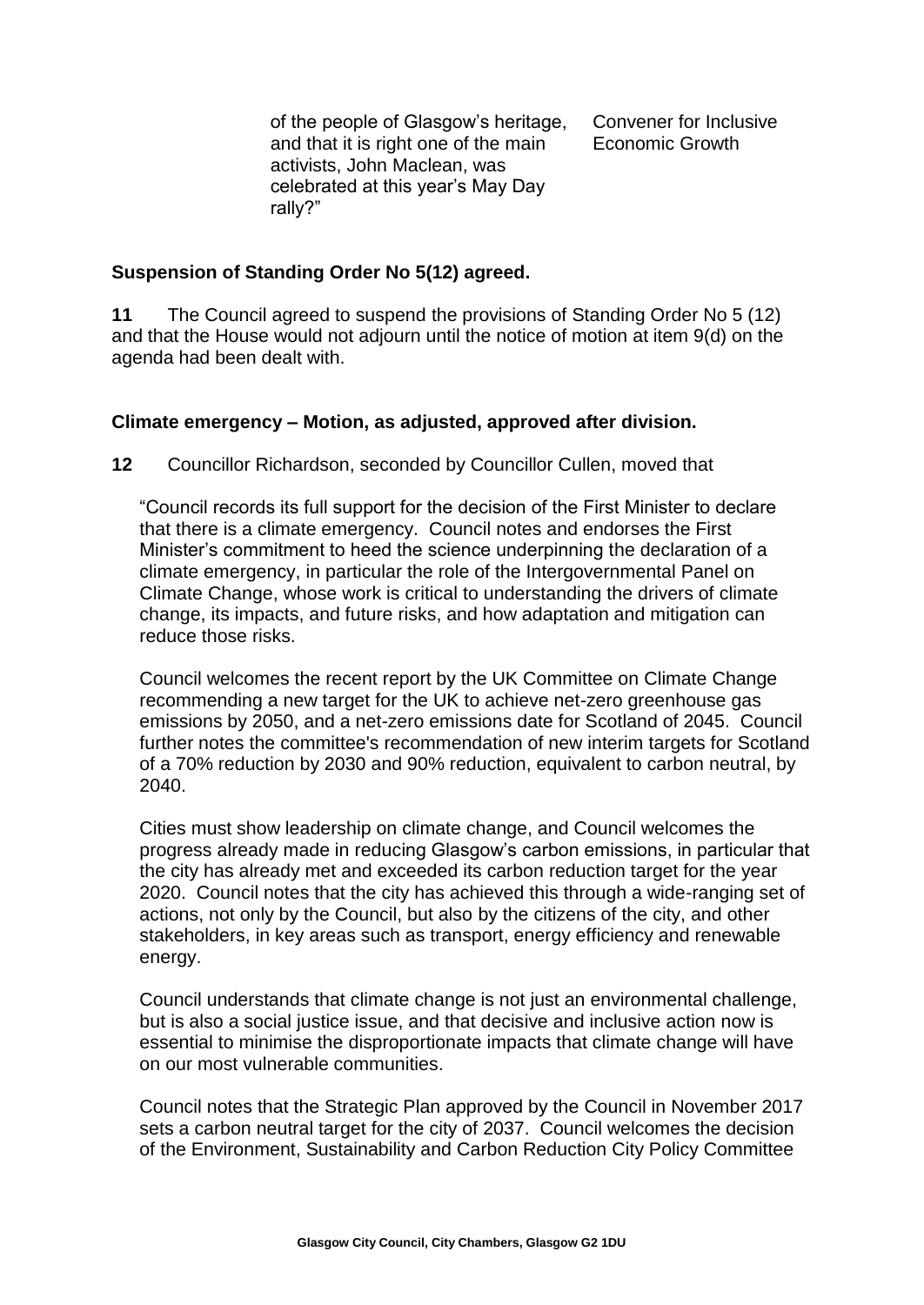to establish a Climate Emergency Working Group, with all-party membership and representation from citizen activist groups, as well as the Chamber of Commerce.

Council resolves to declare a climate emergency and looks forward to receiving the report and recommendations of the Climate Emergency Working Group after the summer recess, recognises that these are likely to be radical and challenging for both the Council and the wider city, and commits to using these recommendations as the basis for delivering the decarbonisation of the city in response to this climate emergency."

Councillor McTernan, seconded by Councillor Jane Morgan, moved as an amendment that

(1) paragraph 1 of the motion be amended to replace the words from "Council records" to "commitment to" with:-

"Council notes the decision of the Scottish and Welsh Governments, the UK Parliament, and other UK cities such as London and Manchester who have declared a climate emergency. Council notes the commitment to"; and

(2) the following be inserted after paragraph 5:-

"Council therefore believes that any future action plans to tackle the climate emergency should be treated with the utmost urgency. Council further believes that disastrous climate change could severely impact Glasgow's communities, and therefore resolves to continue and accelerate its work to build the resilience of our communities in the face of such change."

Bailie Thornton, seconded by Councillor Curtis, moved as an amendment that

(a) the following be inserted between paragraphs 2 and 3 of the motion:-

"Council celebrates the UK's recent achievement of a coal-free week, the first time in over 100 years that Britain went 7 days without using electricity from burning coal. Council recognises the commitment of the UK Government to tackling climate change and the UK's positive record thus far, with total greenhouse gas emissions falling by 42% between 1990-2017. Council further welcomes the efforts of the UK Department for International Development in committing £5.8 billion worth of funding between 2016 and 2022 targeted at helping developing countries adapt to environmental challenges.";

(b) at paragraph 3 after "stakeholders" insert:-

"including private sector businesses";

(c) at the end of paragraph 3 add:-

"Council further notes the importance of the circular economy and our responsibility to use as few resources as possible, cut waste wherever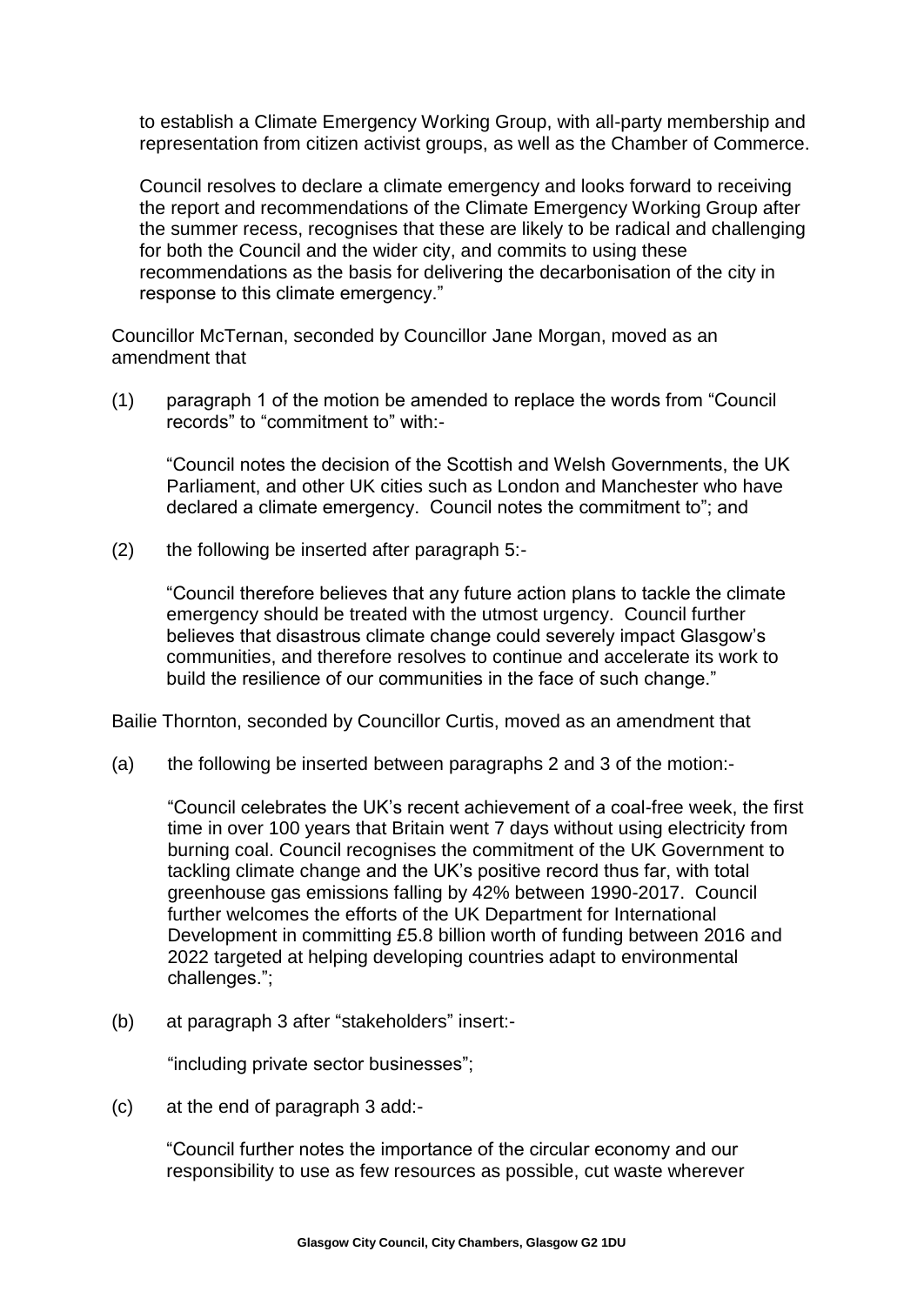possible, and maximise reuse of products and recognises calls for public bodies to default to buying electric rather than fossil fuel vehicles. Council therefore commits to incorporating circular economic principles in procurement decisions and looks to defaulting to the purchase of electric vehicles wherever possible when replacing vehicle fleets.";

(d) at paragraph 4 after "vulnerable communities" insert:-

"and will help avoid the need to pay higher adaptation costs in the future."; and

(e) at paragraph 6 delete:-

"are likely to be radical and challenging for both the Council and the wider city"

and replace with:-

"will likely require cross-party support and innovative thinking from both the Council and the wider city".

Councillor Wardrop, seconded by Councillor Wisely, moved as an amendment that

(i) the following be inserted as the first paragraph:-

"Council recognises and supports the recent Climate Strikes driven by Greta Thunberg and the Youth Climate Strikers, and their families in Glasgow and around the world who have demanded transformative action on Climate Change. Council acknowledges that Mark Ruskell MSP led a debate in the Scottish Parliament calling for a legislative ban on fracking and highlighting that a policy of maximum economic recovery of oil and gas is not compatible with addressing the climate emergency.";

(ii) the following be inserted after the sentence ending "equivalent to carbon neutral, by 2040":-

"Council notes the publication of the Summary Report of the Intergovernmental Science-Policy Platform on Biodiversity and recognises that the Climate Emergency is intensified by the emerging global biodiversity crisis. Council recognises that while there is significant overlap between the Climate Emergency and this ecological emergency, particularly in the requirement for nature-based solutions, there are also distinct drivers and challenges around biodiversity that will need to be addressed.";

(iii) the following additional sentence be inserted at the end of paragraph 3:-

"However, Council notes that we have to limit Global Warming to less than 1.5C and this will require significant accelerated effort with all partners across the city and region".;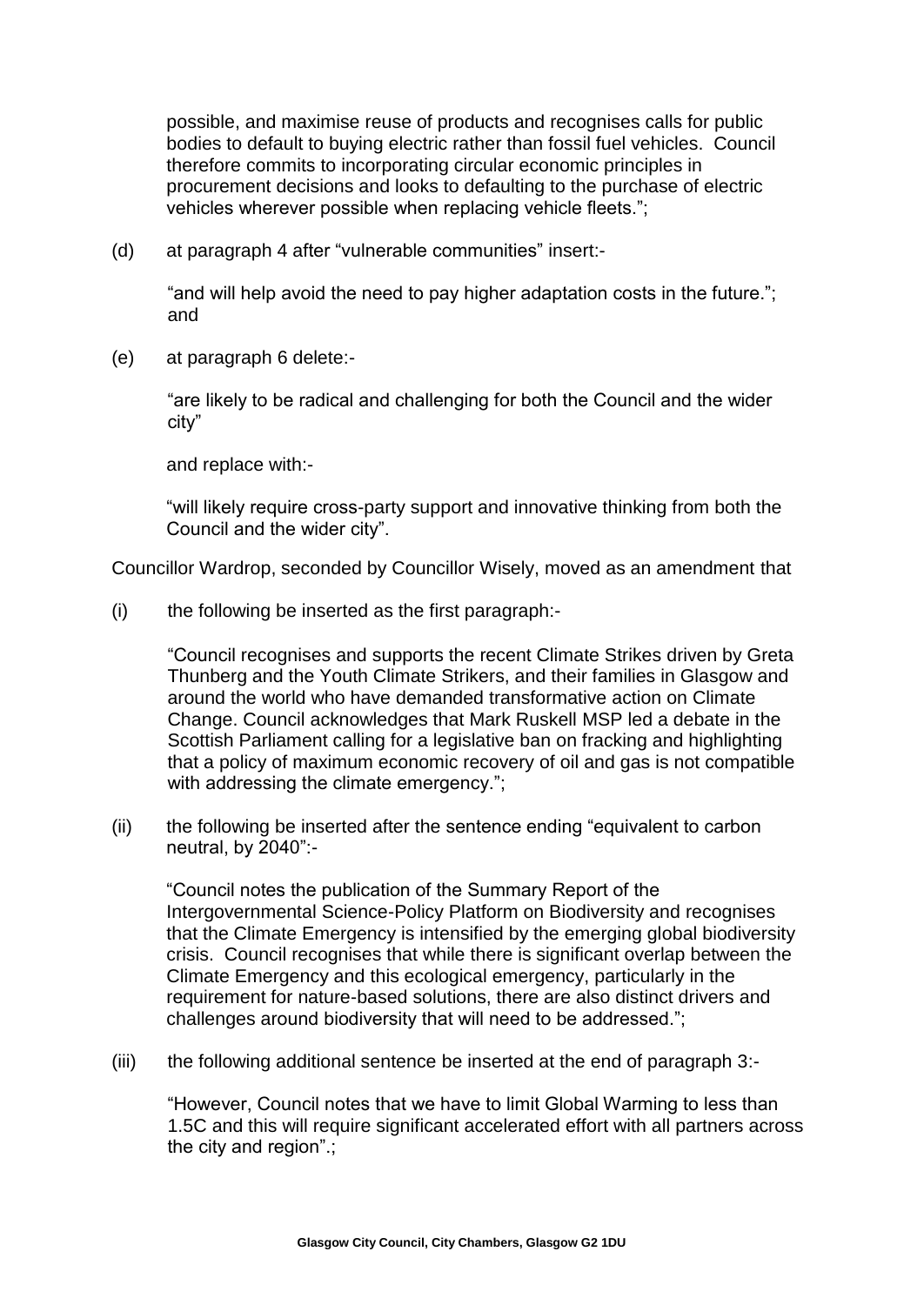(iv) the following additional wording be inserted into the 4th paragraph after the words "social justice":-

"and economic";

(v) the following be added at the end of the last paragraph:-

"here and is already having on vulnerable communities globally.";

- (vi) the words "and ecological" be inserted in the final paragraph after the word "climate"; and
- (vii) the following additional paragraphs be added at the end of the current motion text:-

"Council resolves to put in place a Climate Emergency Fund in the current financial year to ensure that action on the forthcoming Climate Emergency Working Group recommendations can begin immediately.

Council resolves that subsequent to the recommendations of the Climate Emergency Working Group being submitted, a short-life process will be put in place to establish whether further recommendations are required to address the ecological emergency specifically.

Council notes that, in the face of the Climate Emergency, the International Monetary Fund and the Governor of the Bank of England have updated their advice on the financial risks involved, and the OECD have issued a report on the finance and business implications of the Biodiversity Crisis and instructs the Executive Director of Finance to bring a report to Finance and Audit Scrutiny Committee detailing the Council's response to this new context including in relation to divestment from fossil fuels.

Council recognises that climate emergency requires a structural response and that unrestrained free market capitalism has caused the crisis so cannot be expected to fix it, therefore Council calls on banks, pension funds and government agencies to divest from fossil fuels, and instead demands massive public investment to drive a jobs-rich Green New Deal for Scotland."

Councillor Richardson, with the approval of her seconder, accepted the amendment by Councillor McTernan and part of the amendment by Councillor Wardrop, resulting in the following adjusted motion:-

"Council recognises and supports the recent Climate Strikes driven by Greta Thunberg and the Youth Climate Strikers, and their families in Glasgow and around the world who have demanded transformative action on Climate Change. Council acknowledges that Mark Ruskell MSP led a debate in the Scottish Parliament calling for a legislative ban on fracking and highlighting that a policy of maximum economic recovery of oil and gas is not compatible with addressing the climate emergency.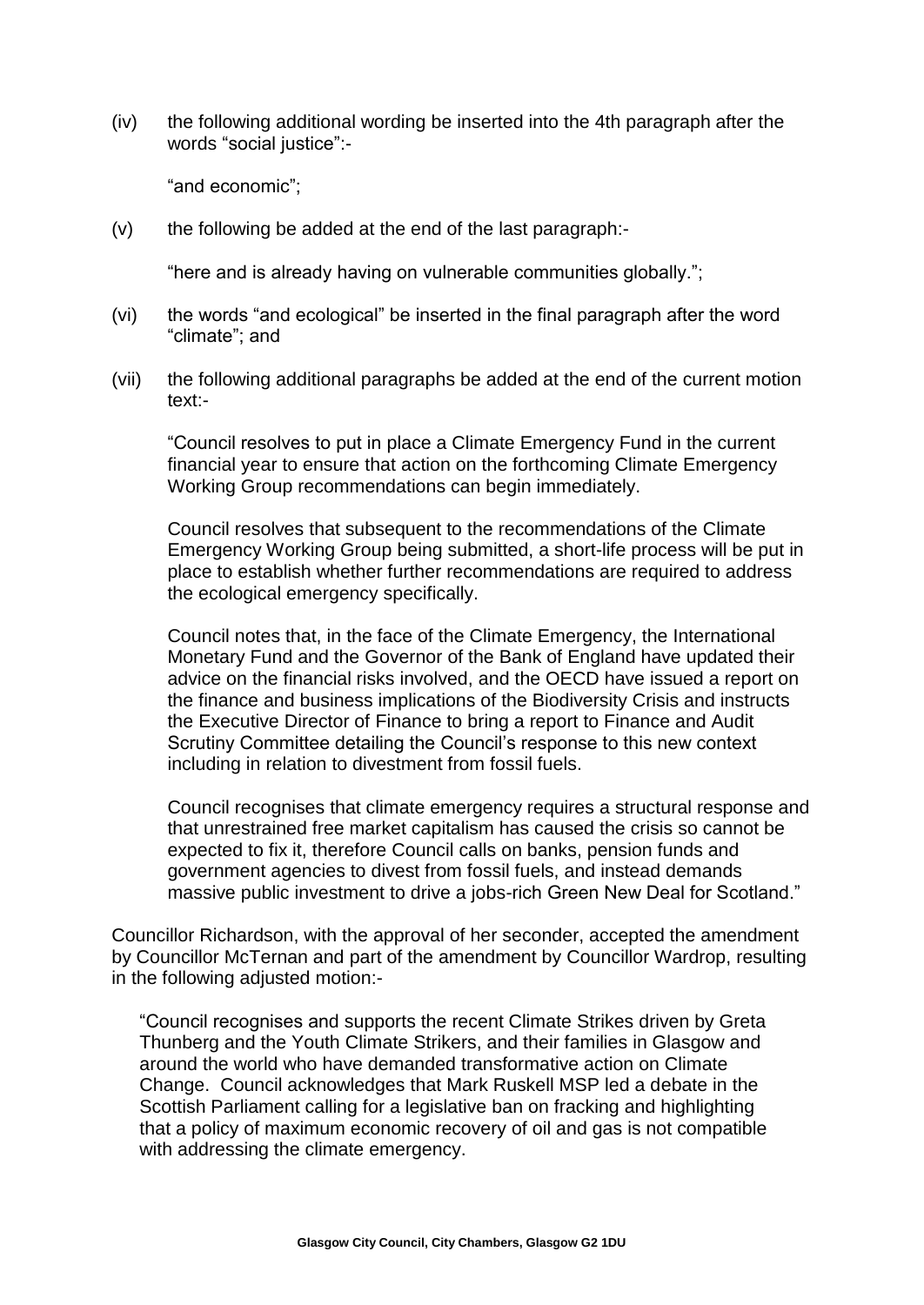Council notes the decision of the Scottish and Welsh Governments, the UK Parliament, and other UK cities such as London and Manchester who have declared a climate emergency. Council notes the commitment to heed the science underpinning the declaration of a climate emergency, in particular the role of the Intergovernmental Panel on Climate Change, whose work is critical to understanding the drivers of climate change, its impacts, and future risks, and how adaptation and mitigation can reduce those risks.

Council welcomes the recent report by the UK Committee on Climate Change recommending a new target for the UK to achieve net-zero greenhouse gas emissions by 2050, and a net-zero emissions date for Scotland of 2045. Council further notes the committee's recommendation of new interim targets for Scotland of a 70% reduction by 2030 and 90% reduction, equivalent to carbon neutral, by 2040.

Council notes the publication of the Summary Report of the Intergovernmental Science-Policy Platform on Biodiversity and recognises that the Climate Emergency is intensified by the emerging global biodiversity crisis. Council recognises that while there is significant overlap between the Climate Emergency and this ecological emergency, particularly in the requirement for nature-based solutions, there are also distinct drivers and challenges around biodiversity that will need to be addressed.

Cities must show leadership on climate change, and Council welcomes the progress already made in reducing Glasgow's carbon emissions, in particular that the city has already met and exceeded its carbon reduction target for the year 2020. Council notes that the city has achieved this through a wideranging set of actions, not only by the Council, but also by the citizens of the city, and other stakeholders, in key areas such as transport, energy efficiency, and renewable energy. However, Council notes that we have to limit Global Warming to less than 1.5C and this will require significant accelerated effort with all partners across the city and region.

Council understands that climate change is not just an environmental challenge, but is also a social justice and economic issue, and that decisive and inclusive action now is essential to minimise the disproportionate impacts that climate change will have on our most vulnerable communities.

Council notes that the Strategic Plan approved by the Council in November 2017 sets a carbon neutral target for the city of 2037. Council welcomes the decision of the Environment, Sustainability and Carbon Reduction City Policy Committee to establish a Climate Emergency Working Group, with all-party membership and representation from citizen activist groups, as well as the Chamber of Commerce.

Council therefore believes that any future action plans to tackle the climate emergency should be treated with the utmost urgency. Council further believes that disastrous climate change could severely impact Glasgow's communities, and therefore resolves to continue and accelerate its work to build the resilience of our communities in the face of such change.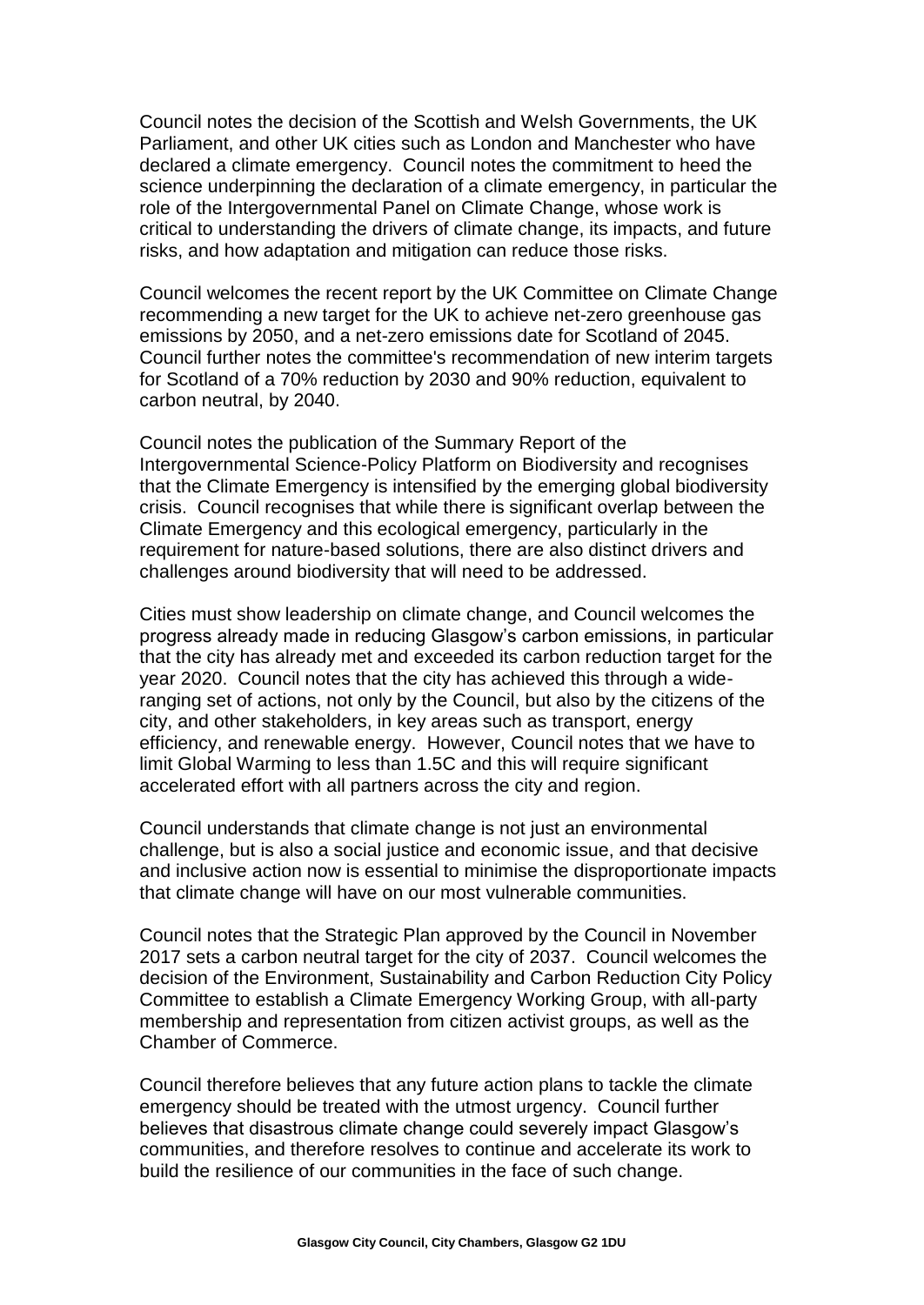Council resolves to declare a climate and ecological emergency and looks forward to receiving the report and recommendations of the Climate Emergency Working Group after the summer recess, recognises that these are likely to be radical and challenging for both the Council and the wider city, and commits to using these recommendations as the basis for delivering the decarbonisation of the city in response to this climate emergency here and is already having on vulnerable communities globally.

Council resolves to identify additional revenue which demonstrates the Administration's commitment to put in place a Climate Emergency Fund in the current financial year to ensure that action on the forthcoming Climate Emergency Working Group recommendations can begin immediately.

Council resolves that subsequent to the recommendations of the Climate Emergency Working Group being submitted, a short-life process will be put in place to establish whether further recommendations are required to address the ecological emergency specifically.

Council notes that, in the face of the Climate Emergency, the International Monetary Fund and the Governor of the Bank of England have updated their advice on the financial risks involved, and the OECD have issued a report on the finance and business implications of the Biodiversity Crisis and instructs the Executive Director of Finance to bring a report to Finance and Audit Scrutiny Committee detailing the Council's response to this new context including in relation to divestment from fossil fuels."

On a vote being taken electronically 8 members voted for the amendment and 73 for the motion as adjusted, with 1 abstention.

The adjusted motion was accordingly declared to be carried.

# **Adjournment.**

**13** The Council, in terms of Standing Order No 17, agreed to adjourn the meeting at 1525 hours for 10 minutes.

#### **Resumption of meeting.**

**14** The meeting resumed at 1535 hours and the sederunt was taken as follows:-

Present: The Lord Provost, Eva Bolander (Chair).

| SAQIB AHMED     | STEPHEN DORNAN        | <b>ELAINE McSPORRAN</b> |
|-----------------|-----------------------|-------------------------|
| ADE AIBINU-     | <b>GLENN ELDER</b>    | ANNE McTAGGART          |
| SUSAN AITKEN    | <b>MICHELLE FERNS</b> | MAGGIE McTERNAN         |
| KEN ANDREW      | <b>MARIE GARRITY</b>  | HANZAI A MALIK          |
| MALCOLM BALFOUR | ALLAN GOW             | CHRISTY MEARNS-MACLEOD  |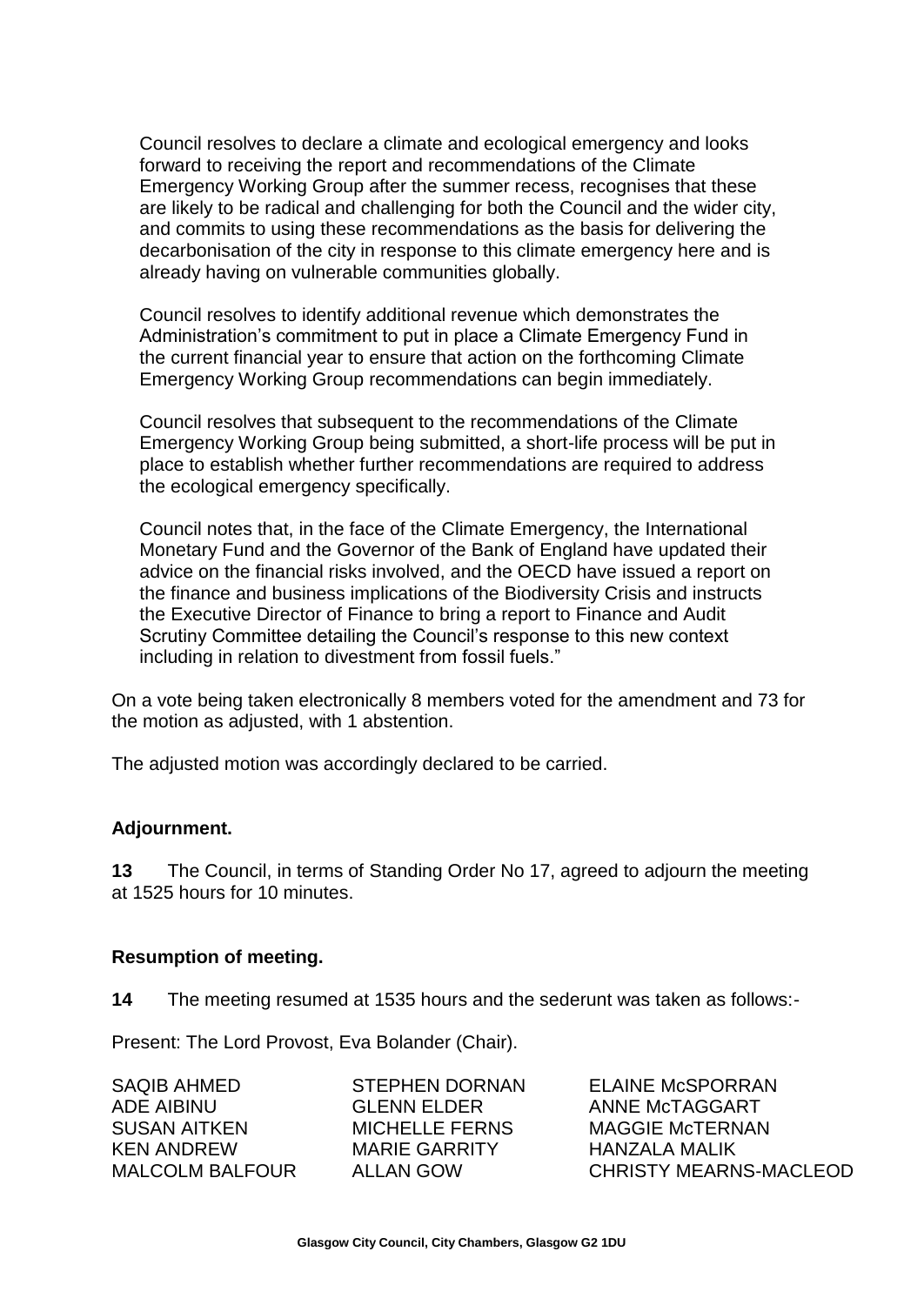ELAINE BALLANTYNE DR MARTIN BARTOS ALEXANDER BELIC RICHARD BELL EUAN BLOCKLEY PHILIP BRAAT BILL BUTLER GRAHAM CAMPBELL CHRISTINA CANNON ALLAN CASEY PHILLIP CHARLES ANNETTE CHRISTIE ROBERT CONNELLY MICHAEL CULLEN MALCOLM CUNNING CHRIS CUNNINGHAM STEPHEN CURRAN TONY CURTIS FEARGAL DALTON FRANK DOCHERTY JOSEPHINE DOCHERTY LAURA DOHERTY

ARCHIE GRAHAM GARY GRAY GREG HEPBURN MHAIRI HUNTER RASHID HUSSAIN JOHN KANE JIM KAVANAGH RUAIRI KELLY ELSPETH KERR MATT KERR THOMAS KERR JENNIFER LAYDEN JOHN LETFORD KIM LONG FRANK McAVEETY DAVID McDONALD ELAINE McDOUGALL MARTIN McELROY AILEEN McKENZIE JACQUELINE McLAREN KENNY McLEAN NORMAN MacLEOD

DAVID MEIKLE ANGUS MILLAR JON MOLYNEUX ROBERT MOONEY JANE MORGAN MANDY MORGAN MARGARET MORGAN EVA MURRAY CECILIA O'LONE HANIF RAJA MARTIN RHODES ANNA RICHARDSON RUSSELL ROBERTSON FRANNY SCALLY JAMES SCANLON SORYIA SIDDIQUE RHIANNON SPEAR KYLE THORNTON MARTHA WARDROP ALEX WILSON TANYA WISELY ALLAN YOUNG

DEACON CONVENER

LORD DEAN OF GUILD

- Apologies: Maureen Burke and Paul Carey.
- Attending: C Forrest, Director of Governance and Solicitor to the Council; A O'Donnell, Chief Executive; G Gillespie, Executive Director of Neighbourhoods and Sustainability; M Johnston, Director of Financial and Business Services; D McClelland (for the Executive Director of Education Services); and D Williams, Chief Officer, Glasgow City Health and Social Care Partnership.

# **Mary Barbour law – Motion dealt with, after division.**

**15** Councillor McDougall, seconded by Bailie Kane, moved that

"Council notes the announcement by Richard Leonard MSP, Leader of the Scottish Labour Party, and Pauline McNeill MSP, an elected representative of this city, for a 'Mary Barbour Law' to help solve Scotland's Housing Crisis. Such a law would empower residents in the ever expanding Private Rented Sector and help to control unaffordable rent increases by linking increases in rents to improvements in standards.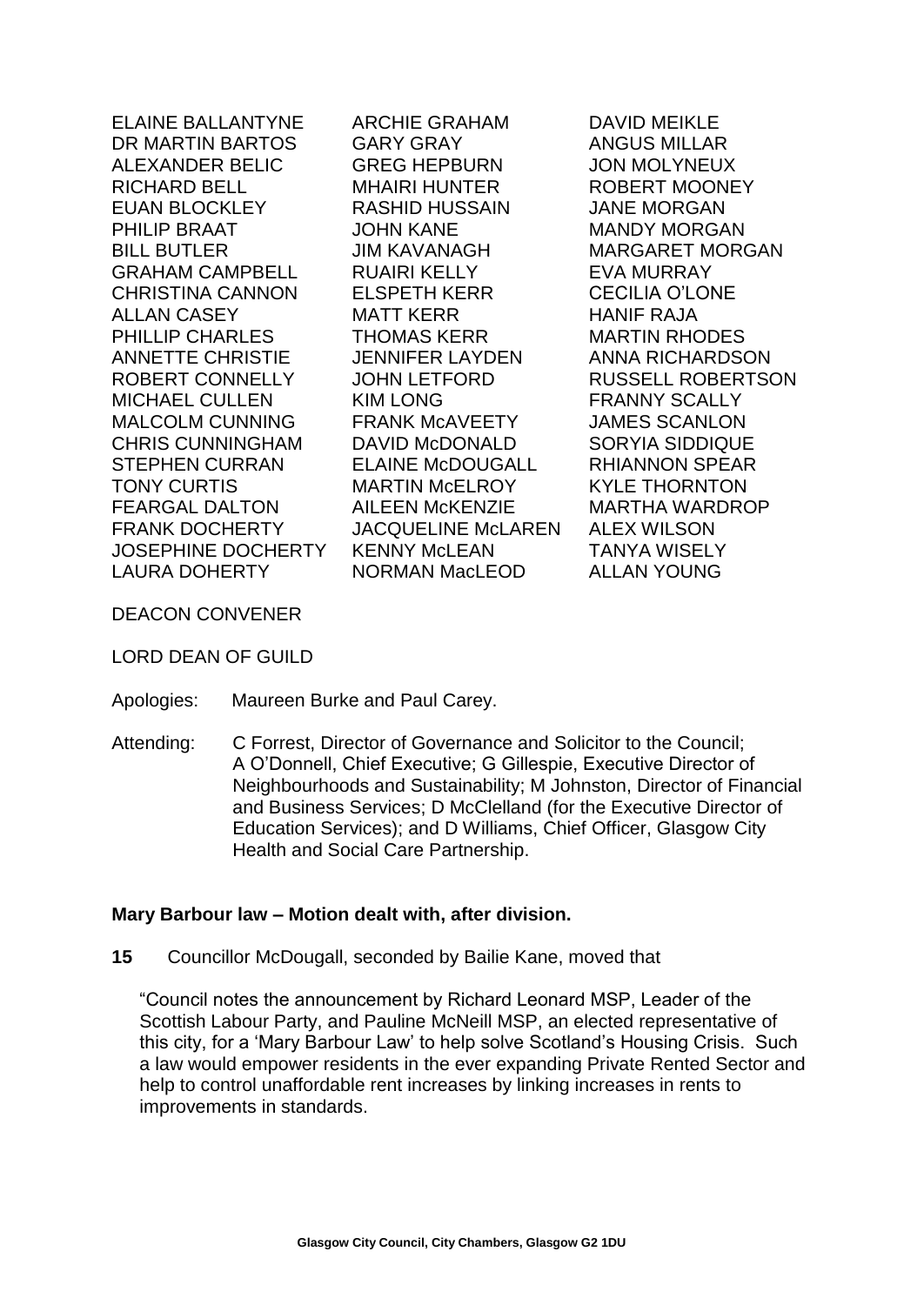Council further notes that Mary Barbour, a former Bailie of this city, was a leader of the famous Rent Strikes in 1915 which led to the Rents and Mortgage Interest Restriction Act of that same year.

Council believes that a Mary Barbour Law is necessary given the increase in the Private Rented Sector in Glasgow, which has more than doubled since 2001, and that increases in rents have outstripped increases in wages, pushing higher the cost of living for young adults and families with children, who constitute the majority of tenants in the Private Rented Sector.

Council welcomes recent increases in funding available for house building in Glasgow in future years, after successive budgets which constrained the ability to meet demand for new socially rented and mid-market rent housing. However, it also recognises that this increase in funding is a response to the emerging housing crisis that is taking place in the country.

Council therefore resolves to support calls for a Mary Barbour Law and Pauline McNeill MSP's proposed Members' Bill, and instructs the Chief Executive to write to Ms McNeill outlining the Council's support for her Members' Bill."

Councillor McLean, seconded by Councillor Kelly, moved as an amendment that:-

"Council notes Glasgow's history of fighting for the right to decent housing and recognises the contribution of Mary Barbour, a former Bailie of this city, leader of the rent strikes of 1915 and campaigner for improved housing and social conditions for working people.

Council therefore welcomes the ongoing efforts to develop Rent Pressure Zones in Glasgow, following the unanimously agreed motion in September 2017 and report to the City Policy Committee last year, recognises housing supply as a key factor in providing quality affordable housing and welcomes the Scottish Government's More Homes national target of 50,000 affordable homes, of which 35,000 will be for social rent, and the resources made available to Glasgow over the next 5 years, which could deliver 8,464 affordable homes based on £557.182m investment funding, identified in the Strategic Housing Investment Plan.

Council also welcomes the research conducted by academics on behalf of Shelter Scotland which reviewed the use of rent controls across Europe and which identified possible different models and agrees this should inform and support initiatives and programmes being made by Glasgow City Council; working in partnership with the Scottish Government, registered social landlords and others to develop affordable and social housing in the City and Scotland.

Council applauds these efforts and initiatives, and agrees with the University of York Centre for Housing Policy report that radical change to the law relating to the Private Rented Sector occurred in Scotland after a 2-year consultation period, which involved an extended group of stakeholders in a programme of consensusbuilding. This provides a 'road map' of required interventions; welcomes the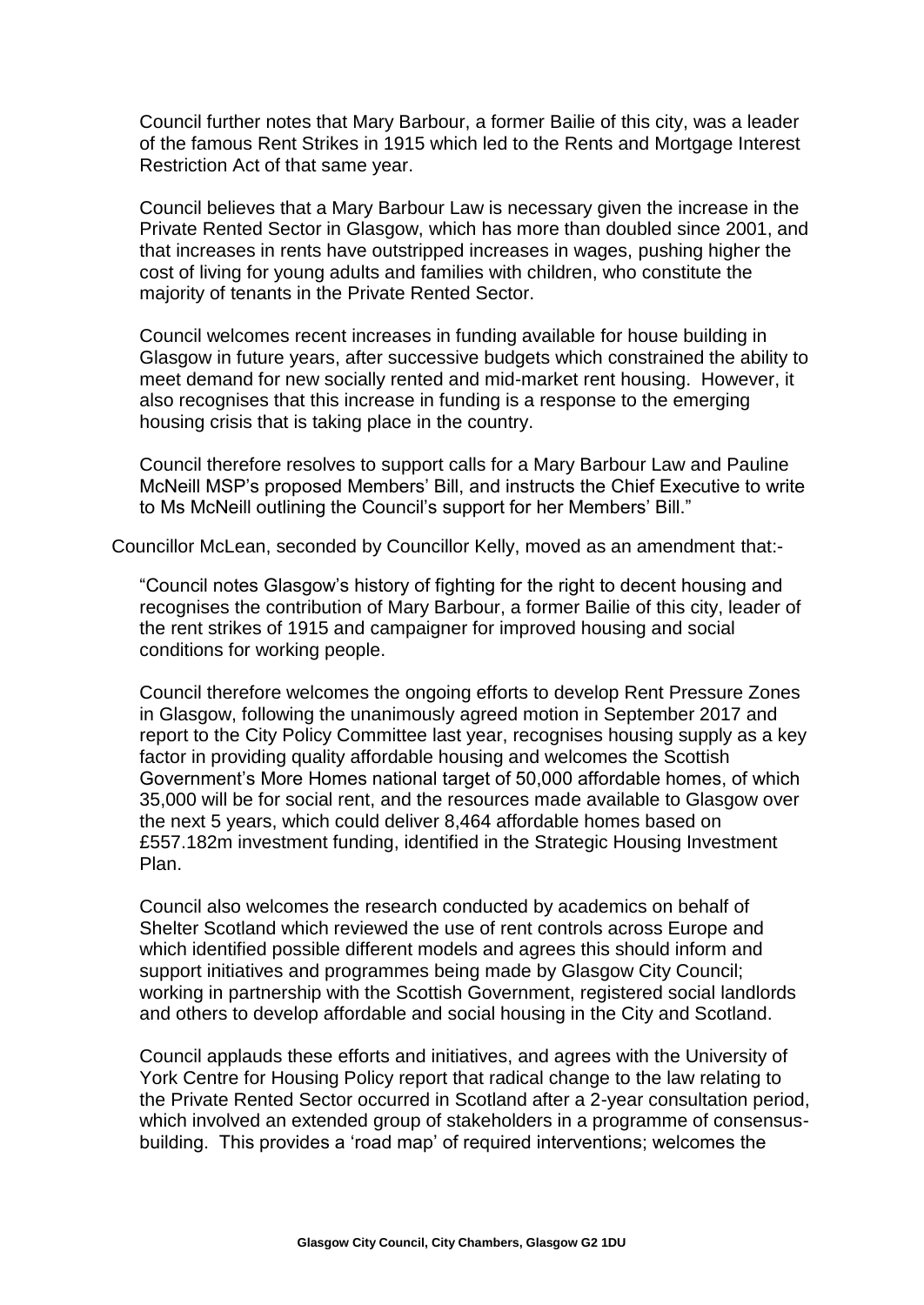insights provided by recent research and agrees that current and planned programmes should continue this radical approach."

Councillor Thomas Kerr, seconded by Bailie Aibinu, moved as an amendment that:-

"Council notes proposals for rent controls within private rented properties. Council believes that such rent controls would lead to a lack of investment into private rented properties as well as a likely reduction in the supply of such homes for rent. As such, this proposal has the potential to intensify housing issues within Glasgow by reducing the quality and quantity of private rented homes.

Council therefore resolves not to support the Members' Bill being put forward by Pauline McNeill MSP with such proposals.

Council believes that we must have a housing market with a sufficient mixture of homes for purchase and for private and social rent. Council notes its role as a Planning Authority in ensuring appropriate building of homes in Glasgow and its role as the owner of a number of brownfield sites which could be made available for the building of homes. Council resolves that it will work to support increasing the supply of a mixture of home tenures to allow Glasgow's citizens to choose the type of home tenure which would suit them best."

Bailie Mearns-Macleod, seconded by Councillor Molyneux, moved as an amendment that the following be inserted after the words "Council therefore resolves to support calls for a Mary Barbour Law and Pauline McNeill MSP's proposed Members' Bill":-

"as well as calls from Green MSPs to:

- address insecurity in the private-rented sector by reviewing the grounds for eviction in the Private Housing (Tenancies) (Scotland) Act 2016 so that no tenant is evicted on no-fault grounds;
- reconsider the steps and evidence required from Councils to implement a Rent Pressure Zone, as detailed in the Private Housing (Tenancies) (Scotland) Act 2016, as this is unnecessarily burdensome and has stalled any progress on introducing RPZs;
- consider additional provision within the Private Housing (Tenancies) (Scotland) Act 2016 which would instead require landlords to submit rent increase information;
- re-explore options around introducing a Land Value Tax to unlock additional local revenue and bring down the cost of land and housing.

In addition, Council resolves to support Green MSP, Andy Wightman's, amendment to the Planning Bill which would free up homes by giving Councils the power to require "Change of Use" planning permission before entire homes could be let out on a short-term basis."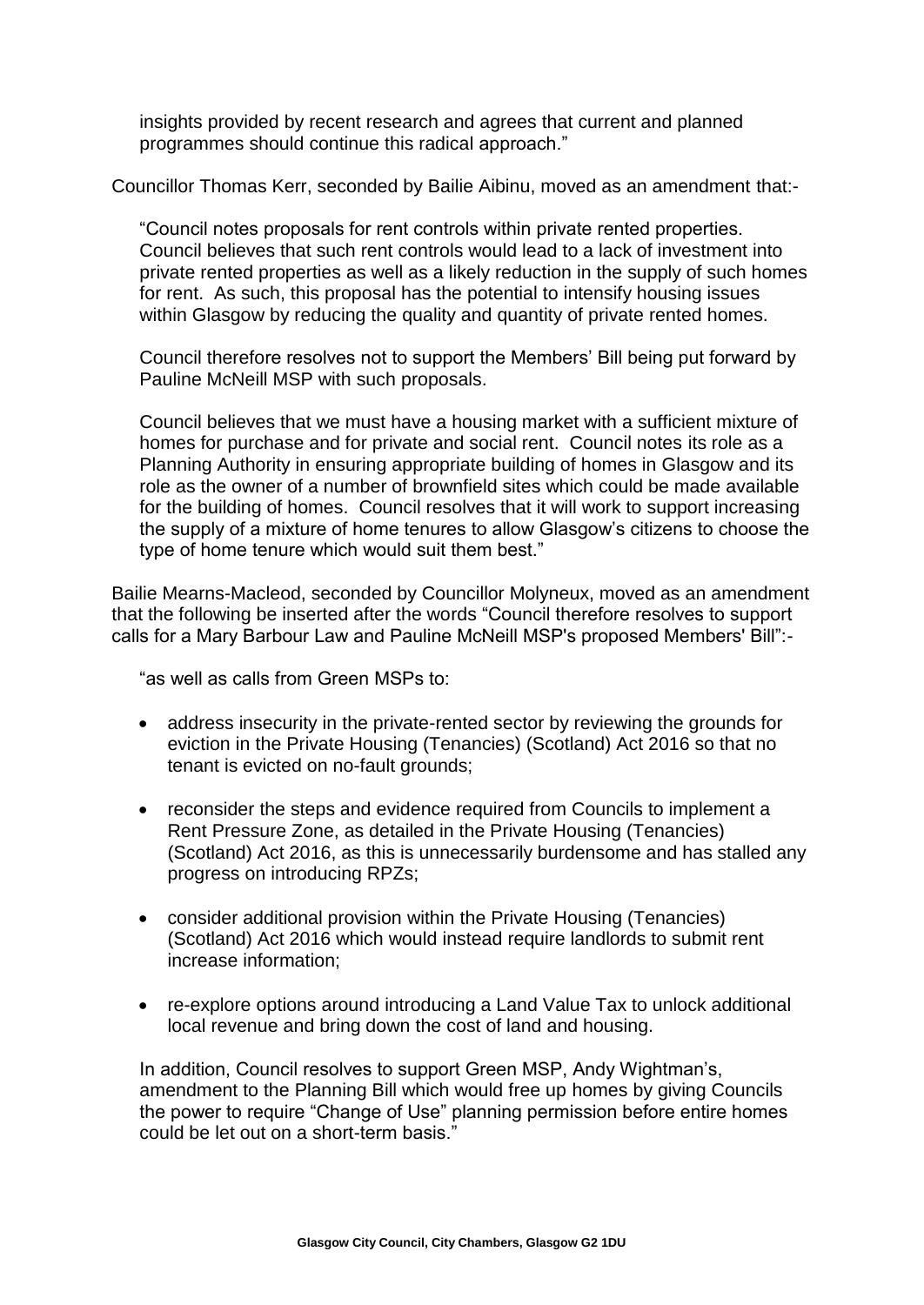Councillor McDougall, with the approval of her seconder, accepted the amendment by Bailie Mearns-Macleod.

On a vote being taken electronically, 37 members voted for the amendment by Councillor McLean, 8 for the amendment by Councillor Thomas Kerr and 36 for the motion as adjusted.

As none of the proposals had received the support of a majority of the members voting, the amendment by Councillor Kerr, having received the fewest votes, was dropped and a further vote was taken on the remaining proposals when 37 members voted for the amendment by Councillor McLean and 36 for the motion as adjusted, with 8 absentions. The amendment by Councillor McLean was accordingly declared to be carried.

#### **P1 testing – Motion approved, after division.**

**16** Councillor Blockley, seconded by Bailie Thornton, moved that

"Council believes that good quality assessment is an essential tool assisting teachers to improve education standards and understands that there exists a variety of different methods available to meet statutory requirements.

Council notes however the significant concerns raised in recent months by parents, teachers, and education professionals regarding the use of Scottish National Standardised Assessments (SNSAs) at the Primary 1 stage. Council further recognises the votes of both MSPs and Glasgow City Councillors last year which clearly set out the opposition of the Scottish Parliament and this Council to SNSAs at Primary 1.

Council regrets that, like his Scottish Government counterpart, the current Education Convener has disrespected the position of Elected Members on this matter. Council confirms that the current SNP administration is in a minority position and considers its attempt to defy the majority vote of Glasgow City Councillors as unacceptable.

Council recognises the Scottish Parliament vote against this testing in Primary 1 and the subsequent will of Councillors, who voted based on clear and concise information as to whether Primary 1 tests are in line with the play-based learning philosophy of the early years provision in the Curriculum for Excellence.

Council therefore instructs the Executive Director of Education to write to all head teachers in Glasgow advising them that this Council fully supports them when they choose not to use the SNSAs at Primary 1 stage.

Council further resolves that the City Convener for Education, Skills and Early Years has lost the confidence of the Council.

Councillor Cunningham, seconded by Councillor Bell, moved as an amendment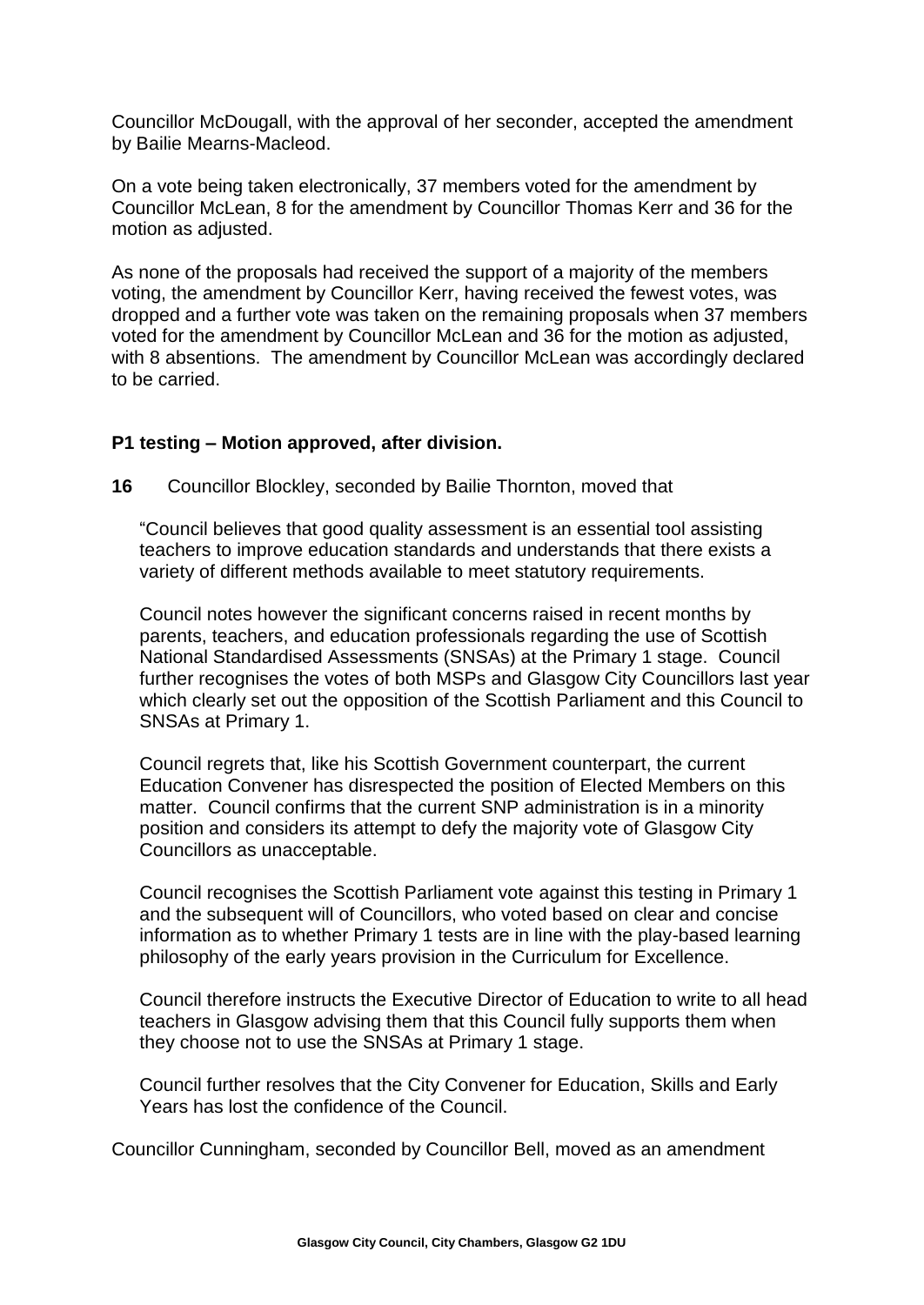"This Council welcomes the recent Education Scotland inspection report which highlighted Glasgow's success in improving learning, raising attainment and achievement across the city and making excellent progress in closing the national poverty related attainment gap.

The report – one of 9 Attainment Challenge Local Authority inspections carried out in Scotland - is a huge accolade for Glasgow's schools, young people, teachers and school staff and recognition of the commitment, dedication and the 'relentless drive to reduce the impact of poverty on the outcomes of all children and young people' in the city.

Council notes that education inspectors highlighted a number of key strengths including, a very strong council-wide vision focused on reducing the impact of poverty on children, families and communities, clear leadership from elected members and relentless drive from the Executive Director to improving the educational outcomes, and outstanding approach to career-long professional learning strengthening the skills and knowledge of staff and, as a result improved children's and young people's attainment.

Council welcomes the fact that Glasgow's attainment, achievement, attendance and positive destination figures are the highest they have ever been.

Within this context, Council recognises that good quality assessment is an essential tool in assisting teachers to improve education standards and understands that there exists a variety of different approaches to assessment, only one of which is the Scottish National Standardised Assessment (SNSAs).

Council further recognises that head teachers have the professional autonomy to make their own judgement on the value of the assessments and therefore fully supports them in any choice they make to either implement or not implement the SNSAs at Primary 1 stage.

Council instructs the Executive Director of Education to write to all primary head teachers accordingly."

Councillor Wisely, seconded by Councillor Molyneux, moved as an amendment that

(1) the following be added to the end of paragraph 5 of the motion:-

"highlighting the Council's belief that the SNSA tests are not compatible with the play-based learning philosophy of the early years. The letter should also advise that, if head teachers do choose to use the tests at the Primary 1 stage, this Council supports them when they agree to any request from parents or carers wishing to withdraw their children from those tests."; and

(2) the following be added at the end of paragraph 6:-

"and therefore instructs them to report to the Education, Skills and Early Years City Policy Committee, or another appropriate Committee, within the next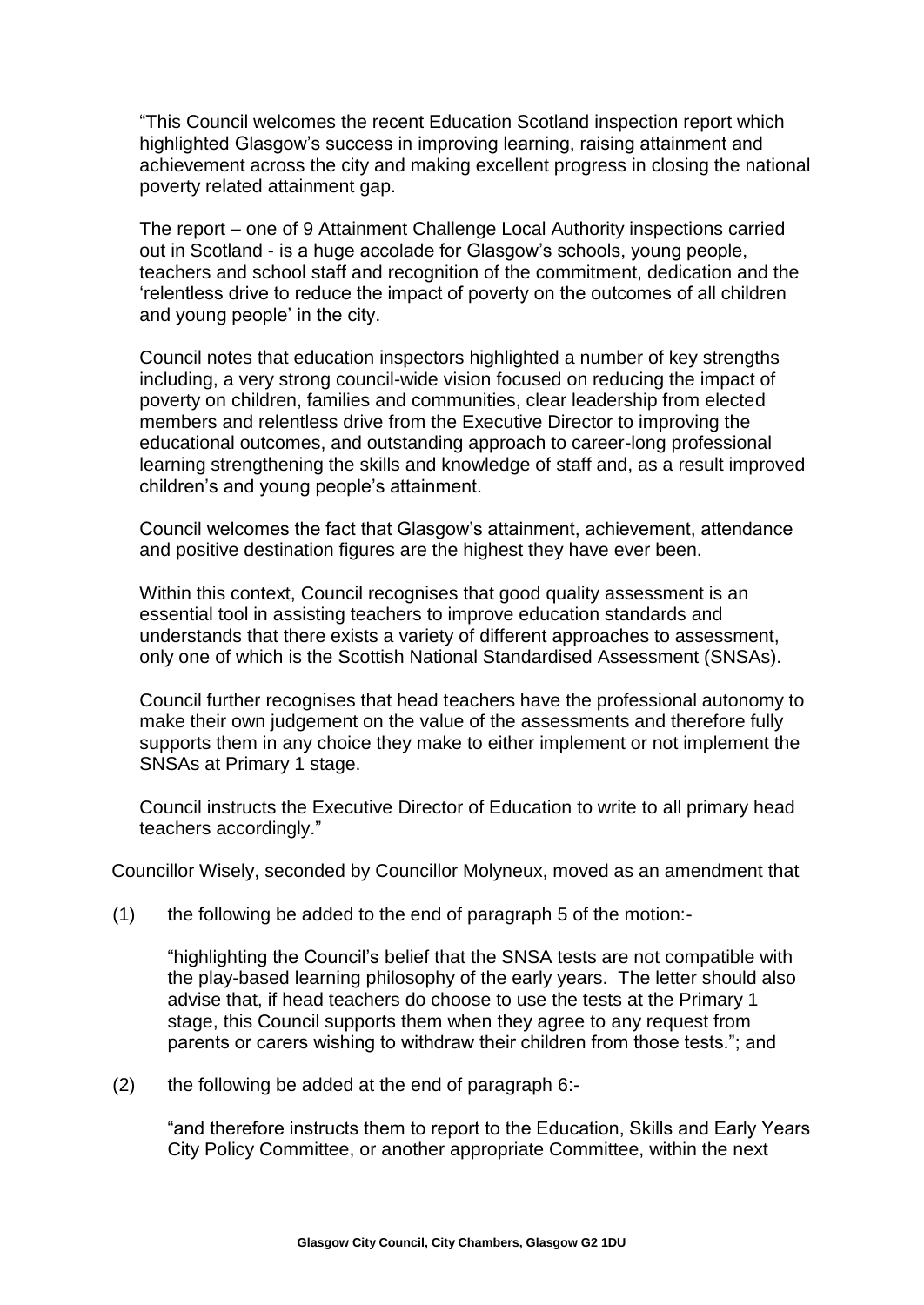meeting cycle, setting out how they will give effect to the settled will of the Council as expressed today."

Councillor Blockley, with the approval of his seconder, accepted the amendment by Councillor Wisely.

On a vote being taken electronically 37 members voted for the amendment by Councillor Cunningham and 44 for the adjusted motion by Councillor Blockley, which was accordingly declared to be carried.

#### **Connectivity Commission proposals - Motion approved.**

**17** Bailie Dr Bartos, seconded by Bailie Mearns-Macleod, moved that

"Council notes the release of the Phase 2 Connectivity Commission report initiated by the Leader of Glasgow City Council. Council thanks the Commissioners, those organisations called upon to provide evidence as well as the staff and campaigners within the transport field who daily work hard to deliver better public transport in the west of Scotland. Council believes that bold and ambitious investment in transport has the potential to transform the economy of Glasgow and the West of Scotland and delivery of this will require collaboration and coordination across different agencies responsible for transport and planning.

Council believes in the importance of an ecologically and economically sustainable, integrated multi-modal public transport network which is safe, accessible and affordable to serve the needs of people across this and nearby regional authorities. Council believes that this vision cannot be achieved without public direction and adequate funding across the whole travel-to-work region and notes the Commission's case for £10billion investment in transport. Council believes responsible investment in low and carbon-neutral transport is key to empowering people and protecting the planet given the climate emergency.

Council notes the Commission's reference to a range of transport funding mechanisms employed elsewhere and believes that such ideas should be explored further. Council notes that transport funding does not simply require capital money but also additional revenue support. Council therefore calls on MSPs to look at the funding of regional planning and transport bodies and to consider appropriate amendments to the Planning and Transport Bills or other legislation where required to empower them across Scotland to develop tailored mechanisms for revenue raising which adapt any of the methods referenced in the report, subject to local and regional democratic accountability and oversight.

Council believes that Glasgow should receive additional central government transport funding for use and decision at a local/regional level, recognising the city's size and key regional impact on commerce, education and healthcare and the transport challenges which this does bring. Council believes large capital projects will require regional coordination of a funding package delivered jointly by local authorities, Scottish and UK government. Council believes it is vital that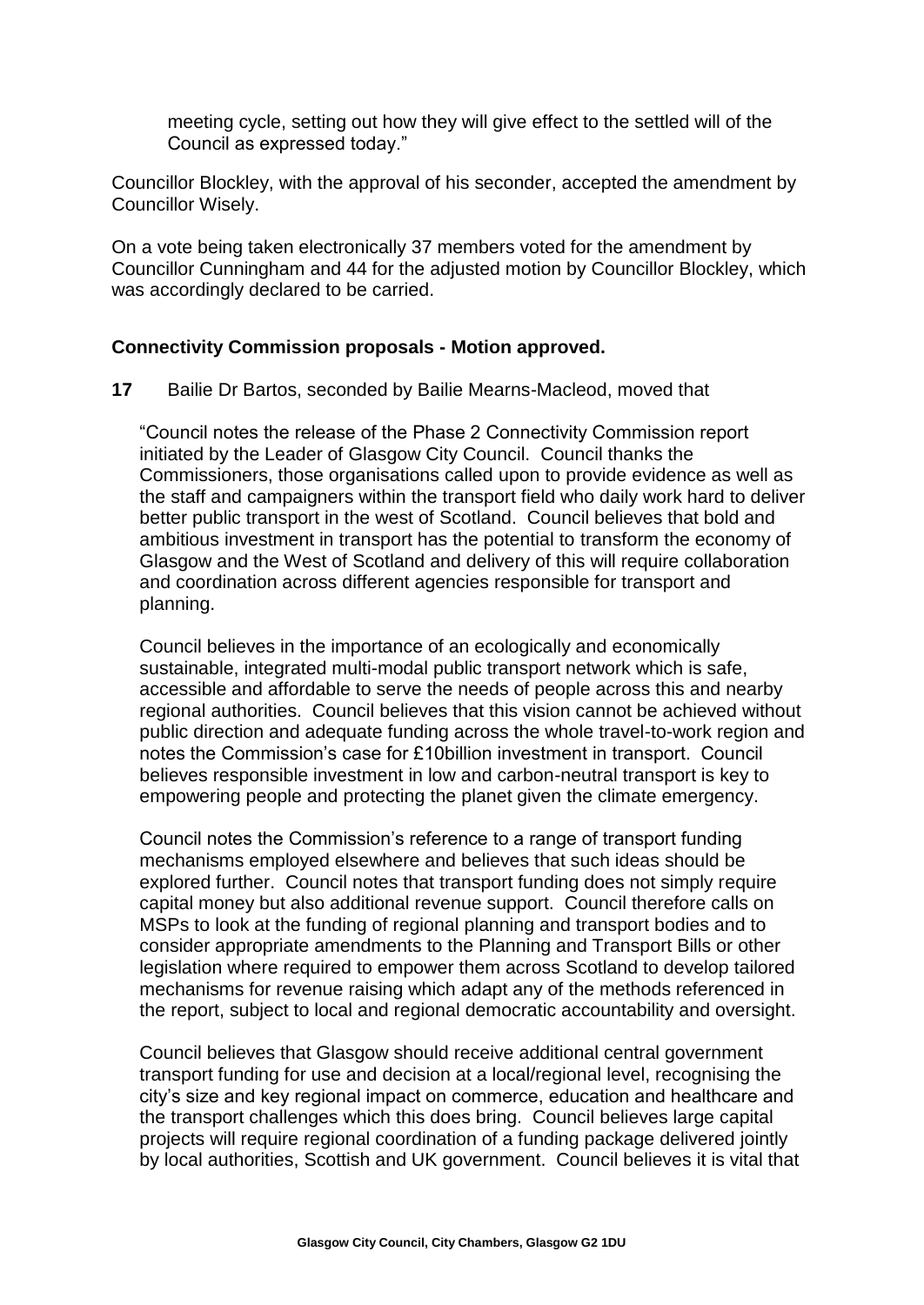we learn lessons from past attempts to improve city transportation with a view to avoiding rocketing costs and manage unrealistic expectations.

Council believes that good governance in regional transport and planning requires good democratic input and oversight. To do this for transport requires a broad elected-membership drawn from the travel to work area and a track record of good engagement with all stakeholders. Council believes that such a statutorily established governance model already exists through regional transport partnerships but that additional powers and fresh models for delivery and working should be considered. Council further notes that there is both ongoing work relating to roles and responsibilities with the National Transport Strategy review and ongoing local governance review by Scottish Government with COSLA.

Council welcomes the revival of a range of ambitious transport suggestions, including recognition of the need for funding and delivery of a crossrail connectivity project for Glasgow, noting this would benefit people and businesses across the wider region.

Council notes the Commission's preferred Central/Queen Street Station Crossrail Tunnel option and believes it would be important to compare the social, economic and carbon reduction benefits of a fully assessed Glasgow Crossrail Tunnel option with overground Glasgow Crossrail proposals based on redevelopment of an existing under-utilised line.

Council notes the decision of the Environment, Sustainability and Carbon Reduction City Policy Committee to consider a report on the Commission's findings. In order to better understand the above projects Council instructs officers to collate and provide to the Committee all available work carried out so far, seeking any business cases used in support of project consideration by the Commission or other relevant information available on the transport challenges raised, in order that the Committee and public can consider the evidence. In order to maintain momentum on the report's wide-ranging ambition for transformative change, Council resolves to establish a Transport Delivery Steering Group, comprised of elected members representing all groups, to oversee the Council's progress in delivering or facilitating work around the transport projects contained, as well as those which arise from the Regional Transport Strategy. Council instructs officers to invite the Connectivity Commission's Chair, or Vice-chair, to attend any Council Committees considering their project proposals.

Council looks forward to hearing from the other local authorities in the regional travel-to-work area regarding their reaction to the report and future transport funding arrangements."

Councillor Aitken, seconded by Councillor Millar, moved as an amendment that

"Council notes the publication of the Phase 2 Connectivity Commission report initiated by the Leader of Glasgow City Council. Council thanks the Commissioners, the organisations called upon to provide evidence and the staff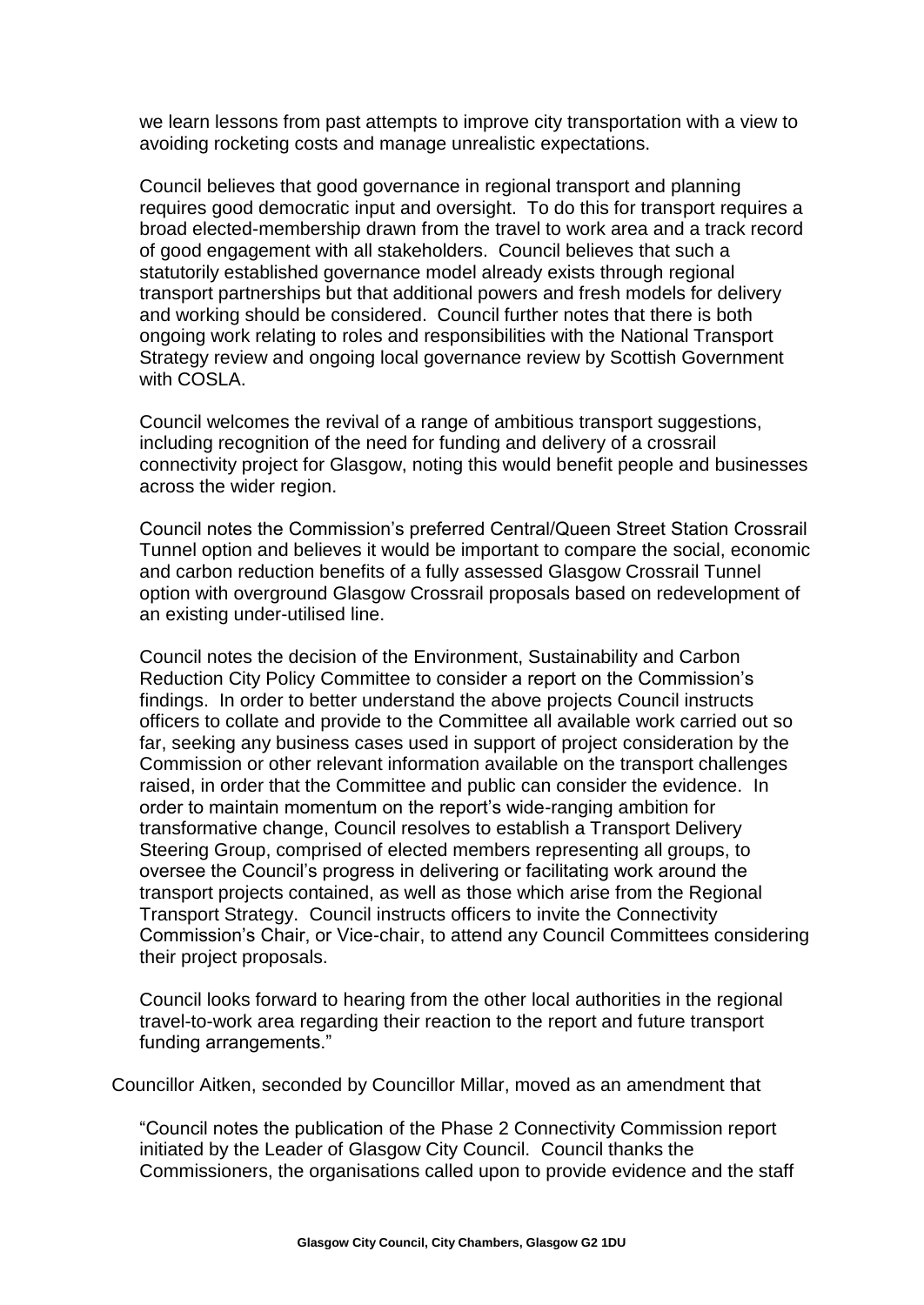and campaigners within the transport field who daily work hard to deliver better public transport in the west of Scotland. Council believes that the Commission has delivered a bold and ambitious package of recommendations with the potential to transform the economy of the Glasgow region and notes that this will require collaboration and coordination across different agencies responsible for transport planning.

Council believes in the importance of an ecologically and economically sustainable, integrated multi-modal public transport network which is safe, accessible and affordable to serve the needs of people across this and nearby regional authorities. Council believes that this vision cannot be achieved without public direction and adequate funding across the whole travel-to-work region and notes the Commission's case for £10billion investment in transport. Council believes responsible investment in low and carbon-neutral transport is key to empowering people and protecting the planet given the climate emergency.

Council notes the Commission's reference to a range of transport funding mechanisms employed elsewhere and believes that such powers, including precept, may be necessary as part of a funding package delivered jointly by the local authorities within the Strathclyde area, Scottish Government and UK Government, supported by appropriate legislation where required.

Council welcomes the revival of a range of ambitious transport suggestions, including recognition of the need for funding and delivery of a crossrail connectivity project for Glasgow, noting this would benefit people and businesses across the wider region.

Council believes that good governance in regional transport and planning requires good democratic input and oversight. To do this for transport requires a broad elected-membership drawn from the travel-to-work area. Council agrees that new models and powers will be required in order to deliver effective governance at a regional and local level and that cross-party democratic accountability will be a fundamental consideration in any new structures.

Council notes the decision of the Environment Sustainability and Carbon Reduction City Policy Committee to consider a report on the Commission's findings. In order to better understand the above projects, Council instructs officers to: invite the Connectivity Commission's Chair, or Vice-chair, to attend any Council Committees considering these transport project proposals; and to collate and provide to the Committee available work carried out so far to support future delivery of these projects.

Council looks forward to hearing from Scottish Government and other local authorities in the travel-to-work area regarding their reaction to the report and future transport funding arrangements".

Councillor McAveety, seconded by Councillor Butler, moved as an amendment to insert at the end:-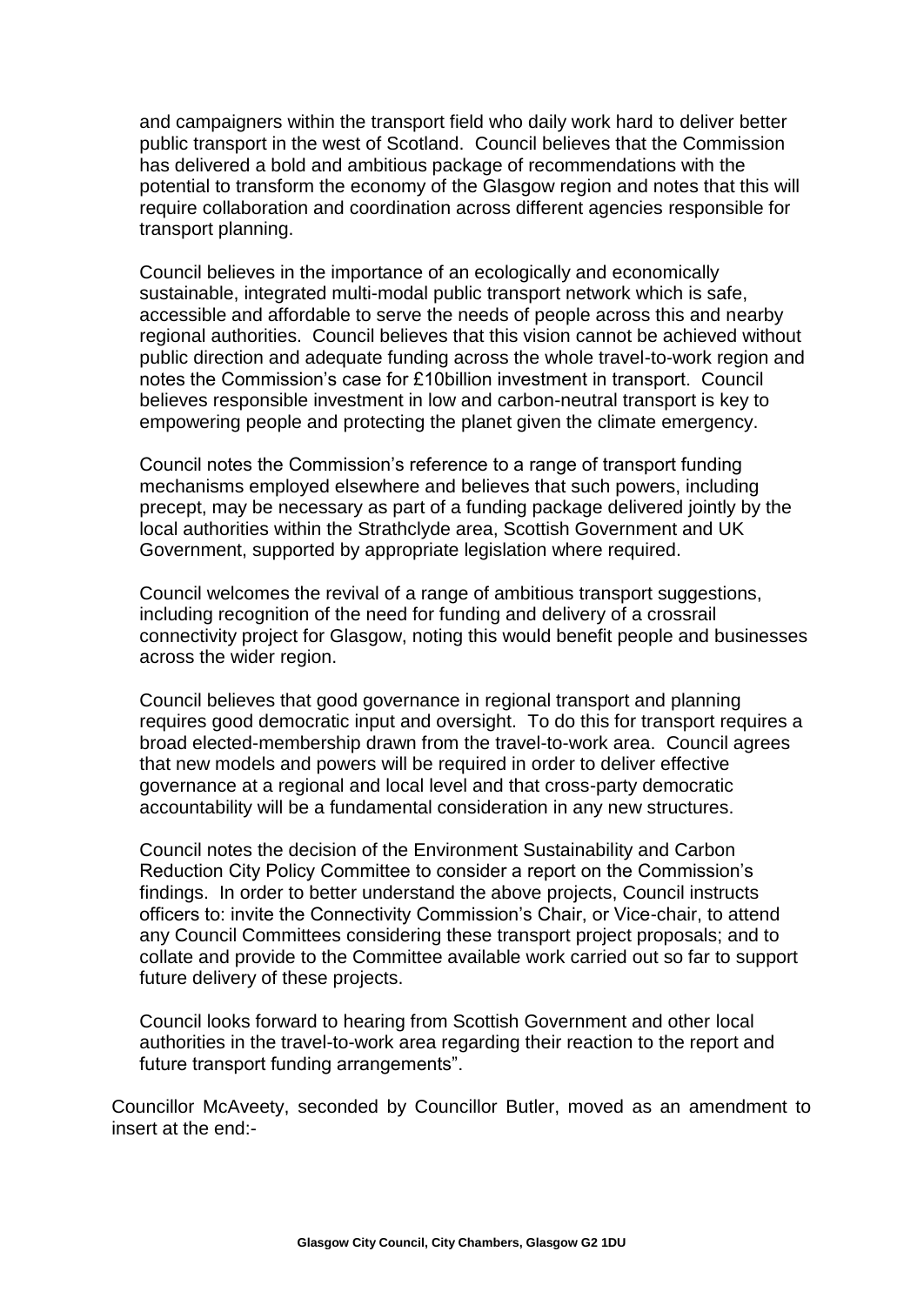"Council resolves to establish a delivery group, comprised of elected members, to oversee the Council's progress in delivering around projects contained within this wide-ranging and ambitious report."

Bailie Thornton, seconded by Councillor Connelly, moved as an amendment to delete paragraph 3 and replace with:-

"Council notes the Commission's reference to a range of transport funding mechanisms employed elsewhere and believes that such ideas should be explored further – including looking at the funding of regional planning and transport bodies. Council believes that Glasgow should receive additional central funding for use and decision at a local/regional level in line with the city's size as a centre of commerce, education and healthcare and the transport challenges which this can bring. Council believes it is vital that we learn lessons from past attempts to improve city transportation with a view to avoid rocketing costs and manage unrealistic expectations."

During the debate Councillors Aitken and McAveety and Bailie Thornton, with the agreement of their seconders, withdrew their amendments in favour of the motion.

The Council approved unanimously.

#### **Adjournment.**

**18** In terms of Standing Order No 5 (12), the time being after 1700 hours, the Council agreed to adjourn the meeting at 1800 hours, the remaining items of business being 9(f) and 9(g), having noted that the motion by Councillor Spear at item 9(e) had been withdrawn.

#### **APPENDIX**

#### **Senior Councillors' Allowances 2019/20**

| Remuneration |
|--------------|
| £38,500      |
| £38,500      |
| £29,421      |
| £33,000      |
| £33,000      |
| £33,000      |
| £33,000      |
| £33,000      |
| £33,000      |
| £25,122      |
| £25,122      |
|              |